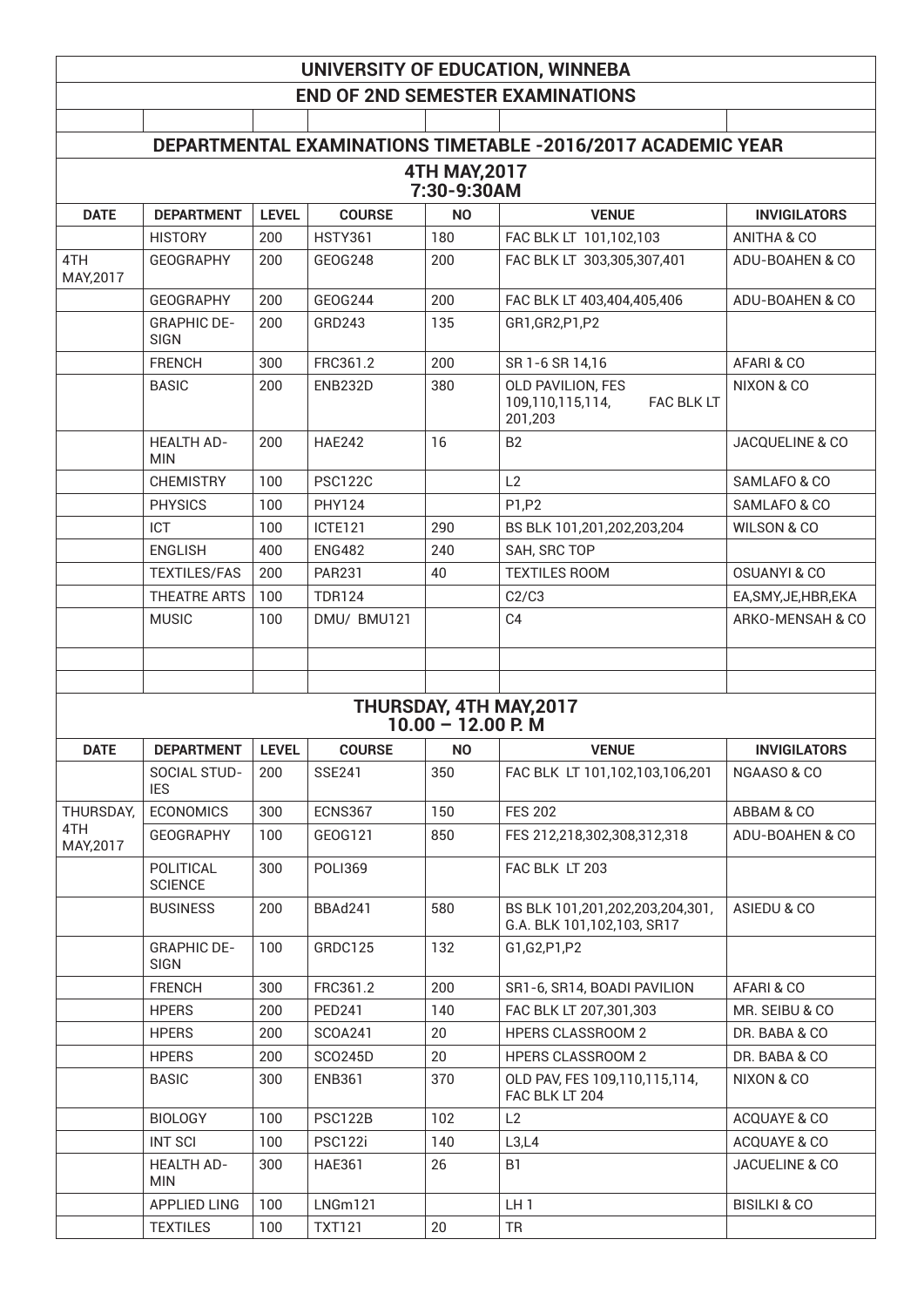|                         | <b>HOME ECONS</b>                  | 100          | <b>HEC121</b>  | 135                | FAC BLK LT 402,403,404,405                    | C. BARNES & CO          |  |  |  |
|-------------------------|------------------------------------|--------------|----------------|--------------------|-----------------------------------------------|-------------------------|--|--|--|
|                         | THEATRE ARTS                       | 300          | <b>TDR124</b>  |                    | C2/C3                                         | EA,LO,FB,PN,EKA         |  |  |  |
|                         | <b>MUSIC</b>                       | 36           | <b>MUE362</b>  |                    | 2ND FLOOR                                     | COFFIE & CO             |  |  |  |
|                         |                                    |              |                |                    |                                               |                         |  |  |  |
| THURSDAY, 4TH MAY, 2017 |                                    |              |                |                    |                                               |                         |  |  |  |
| $12.30 - 2.30$ P. M     |                                    |              |                |                    |                                               |                         |  |  |  |
| <b>DATE</b>             | <b>DEPARTMENT</b>                  | <b>LEVEL</b> | <b>COURSE</b>  | <b>NO</b>          | <b>VENUE</b>                                  | <b>INVIGILATORS</b>     |  |  |  |
|                         | <b>MATHEMATICS</b>                 | 100          | MATD121        | 240                | SAH, SR6                                      | AM & CO                 |  |  |  |
| THURSDAY,               | <b>ECONOMICS</b>                   | 200          | <b>ECNS241</b> | 420                | FES 202,208,212,218                           | ABBAM & CO              |  |  |  |
| 4TH<br>MAY, 2017        | <b>PSYCHOLOGY</b>                  | 300          | EGS421         |                    | FAC BLK LT 406                                | DANDY & CO              |  |  |  |
|                         | <b>GEOGRAPHY</b>                   | 300          | GEOG369        | 120                | FAC BLK LT<br>106,204,304,307,404,405         | ADU BOAHEN & CO         |  |  |  |
|                         | <b>EARLY CHILD-</b><br><b>HOOD</b> | 100          | <b>ECB126</b>  | 312                | FES 302,308,312                               | <b>JUSTINA &amp; CO</b> |  |  |  |
|                         | <b>GRAPHIC DE-</b><br><b>SIGN</b>  | 300          | GRD364         | 121                | G1, G2, P1, P2                                |                         |  |  |  |
|                         | <b>FRENCH</b>                      | 300          | FRC361.2       | 300                | SRI-5                                         | AMUZU & CO              |  |  |  |
|                         | <b>ENGLISH</b>                     | 100          | <b>ENG122D</b> | 230                | SRC TOP, BOADI PAVILION, SR14,<br><b>SR15</b> |                         |  |  |  |
|                         | <b>HPERS</b>                       | 300          | <b>PED361</b>  | 150                | FAC BLK LT 301,303,304                        | DR. OMOREGIE & CO.      |  |  |  |
|                         | <b>HPERS</b>                       | 300          | SC0361D        | 20                 | <b>HPERS CLASSROOM 2</b>                      | DR. OMOREGIE & CO       |  |  |  |
|                         | <b>BASIC</b>                       | 100          | MAB121D        | 370                | OLD PAV, FES<br>103,109,110,114,115,122       | NIXON & CO              |  |  |  |
|                         | <b>INT SCI</b>                     | 200          | <b>PSC241</b>  |                    | L1,L2,L3,L4                                   | ACQUAYE & CO            |  |  |  |
|                         | <b>HEALTH AD-</b><br><b>MIN</b>    | 100          | <b>HAE121</b>  | 21                 | B <sub>1</sub>                                | JACUELINE & CO          |  |  |  |
|                         | <b>ICT</b>                         | 300          | ICTE361        | 180                | BS BLK 101,201,202,203                        | <b>WILSON &amp; CO</b>  |  |  |  |
|                         | THEATRE ARTS                       | 200          | <b>TDR241</b>  |                    | C2/C3                                         | EA,HBR,SMY,JE,EKA       |  |  |  |
|                         | <b>ART EDU</b>                     | 300          | ARG361         | 170                | P1, P2, LR, SR, COMM LAB                      |                         |  |  |  |
|                         | ART EDU                            | 300          | <b>TXF361</b>  | $\overline{2}$     | <b>TR</b>                                     |                         |  |  |  |
|                         | <b>MUSIC</b>                       | 400          | <b>BMU474</b>  |                    | 2ND FLOOR                                     |                         |  |  |  |
|                         |                                    |              |                |                    |                                               |                         |  |  |  |
|                         |                                    |              |                | $3.00 - 5.00$ P. M | THURSDAY, 4TH MAY, 2017                       |                         |  |  |  |
| <b>DATE</b>             | <b>DEPARTMENT</b>                  | <b>LEVEL</b> | <b>COURSE</b>  | <b>NO</b>          | <b>VENUE</b>                                  | <b>INVIGILATORS</b>     |  |  |  |
| THURSDAY,               | <b>ECONOMICS</b>                   | 400          | <b>ECNS481</b> | 120                | FAC. BLK LT 401, 402,403                      | ABBAM & CO              |  |  |  |
| 4TH<br>MAY, 2017        | <b>HISTORY</b>                     | 300          | <b>HSTY241</b> |                    | FES 202,115                                   |                         |  |  |  |
|                         | <b>PSYCHOLOGY</b>                  | 400          | <b>PGS441</b>  |                    | FAC. BLK 405,406                              | DANDY & CO              |  |  |  |
|                         | <b>GEOGRAPHY</b>                   | 400          | GEOG481        | 300                | FES 308,312,318                               | ADU-BOAHEN & CO         |  |  |  |
|                         | POLITICAL<br><b>SCIENCE</b>        | 200          | <b>POLI245</b> |                    | FAC BLK LT 404                                |                         |  |  |  |
|                         | <b>BUSINESS</b>                    | 400          | <b>HRM 481</b> | 180                | BS BLK 101,201,202,203,204,301,               | ASIEDU & CO             |  |  |  |
|                         | <b>BUSINESS</b>                    | 400          | <b>ACN 481</b> | 280                | G.A. BLK 101,102,103, SR17                    | ASIEDU & CO             |  |  |  |
|                         | <b>EARLY CHILD-</b><br>HOOD        | 200          | <b>ECB 246</b> | 230                | FES 115,212,218                               | <b>JUSTINA &amp; CO</b> |  |  |  |
|                         | <b>GRAPHIC DE-</b><br><b>SIGN</b>  | 400          | GRD483         | 141                | G1, G2, P1, P2                                |                         |  |  |  |
|                         | <b>FRENCH</b>                      | 200          | <b>FRC 245</b> | 220                | SRC TOP, SR1-3                                | AFARI & CO              |  |  |  |
|                         | <b>FRENCH</b>                      | 100          | FRC121.1       | 200                | <b>BOADI PAVILION SR4-6</b>                   | AFARI & CO              |  |  |  |
|                         | <b>HPERS</b>                       | 400          | <b>PED483</b>  | 120                | FAC BLK LT 101,102                            |                         |  |  |  |
|                         | <b>HPERS</b>                       | 400          | <b>SCO483D</b> | 20                 | <b>HPERS CLASSROOM 2</b>                      |                         |  |  |  |
|                         | <b>INT SCI</b>                     | 300          | <b>PSC361</b>  |                    | L2, L3, L4                                    | ACQUAYE & CO            |  |  |  |
|                         | <b>CHEMISTRY</b>                   | 100          | <b>CHE123</b>  |                    | L1                                            | SAMLAFO & CO            |  |  |  |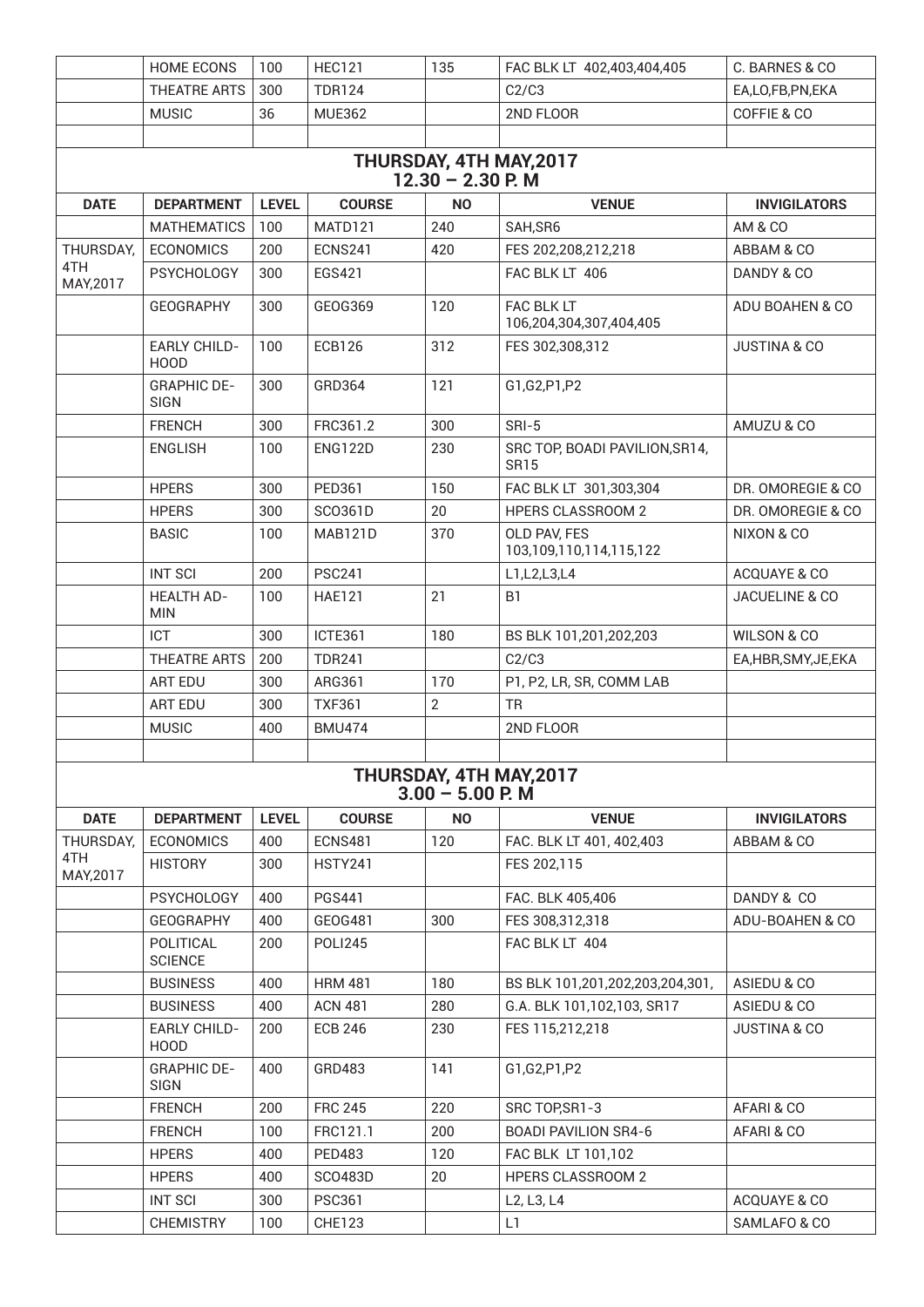|                                             | ICT                                | 200          | ICTE244         | 200                                           | SAH                                                           | <b>WILSON &amp; CO</b>  |  |  |
|---------------------------------------------|------------------------------------|--------------|-----------------|-----------------------------------------------|---------------------------------------------------------------|-------------------------|--|--|
|                                             | THEATRE ARTS                       | 400          | <b>TTT484</b>   |                                               | C2/C3                                                         | EA,FB,PN,LO,EKA         |  |  |
|                                             | <b>MUSIC</b>                       | 200          | <b>MUE242</b>   |                                               | 2ND FLOOR                                                     | ARKO-MENSAH & CO        |  |  |
|                                             | <b>MUSIC</b>                       | 400          | <b>MUE482</b>   |                                               | C <sub>4</sub>                                                | ADZEI & CO              |  |  |
|                                             |                                    |              |                 |                                               |                                                               |                         |  |  |
| FRIDAY, 5TH MAY, 2017<br>$7.30 - 9.30 A. M$ |                                    |              |                 |                                               |                                                               |                         |  |  |
| <b>DATE</b>                                 | <b>DEPARTMENT</b>                  | <b>LEVEL</b> | <b>COURSE</b>   | <b>NO</b>                                     | <b>VENUE</b>                                                  | <b>INVIGILATORS</b>     |  |  |
|                                             | SOCIAL STUD-<br><b>IES</b>         | 200          | <b>SSE242</b>   | 450                                           | FAC BLK LT<br>201,203,204,207,208,301,303,304                 | NGAASO & CO             |  |  |
| FRIDAY,                                     | ART EDU                            | 100          | ARG 121         | 55/70                                         | P1,P2,TR,SR,LR                                                | TEYE & CO               |  |  |
| 5TH<br>MAY, 2017                            | <b>PSYCHOLOGY</b>                  | 300          | <b>PGS433</b>   |                                               | FAC BLK LT 305,307                                            | DANDY & CO              |  |  |
|                                             | <b>BUSINESS</b>                    | 100          | <b>BBA 122N</b> | 640                                           | BS BLK 101,201,202,203,204,301,<br>G.A. BLK 101,102,103, SR17 | ASIEDU & CO             |  |  |
|                                             | <b>EARLY CHILD-</b><br><b>HOOD</b> | 100          | <b>ECB127</b>   | 312                                           | FES 302,308,312                                               | <b>JUSTINA &amp; CO</b> |  |  |
|                                             | <b>GRAPHIC DE-</b><br><b>SIGN</b>  | 100          | GRDC124         | 132                                           | G1, G2, P1, P2, TR                                            | ACQUAH & CO             |  |  |
|                                             | <b>FRENCH</b>                      | 100          | <b>FRC123</b>   | 190                                           | FES 103,109,110,114                                           | AFARI & CO              |  |  |
|                                             | <b>ENGLISH</b>                     | 300          | <b>ENG361</b>   | 230                                           | LH1, LH2, LH3                                                 |                         |  |  |
|                                             | <b>HPERS</b>                       | 100          | <b>PED122</b>   | 160                                           | FAC BLK LT 101,102,103                                        | MR SEIBU & CO           |  |  |
|                                             | <b>HPERS</b>                       | 100          | SCO243D         | 10                                            | <b>HPERS CLASSROOM 1</b>                                      | DR. OMOREGIE & CO       |  |  |
|                                             | <b>HPERS</b>                       | 100          | <b>SCOA122</b>  | 20                                            | <b>HPERS CLASSROOM 2</b>                                      | DR. OMOREGIE & CO       |  |  |
|                                             | <b>BIOLOGY</b>                     | 300          | <b>BIO361</b>   |                                               | <b>B1,B2</b>                                                  | ACQUAYE & CO            |  |  |
|                                             | <b>CHEMISTRY</b>                   | 300          | <b>CHE361</b>   |                                               | C1, C2                                                        | SAMLAFO & CO            |  |  |
|                                             | <b>HEALTH AD-</b><br><b>MIN</b>    | 100          | <b>HAE122</b>   | 21                                            | BI                                                            | ACQUAYE & CO            |  |  |
|                                             | Appld Linguis-<br>tics             | 300          | <b>LNGm 363</b> |                                               | LH4                                                           | <b>BISILKI &amp; CO</b> |  |  |
|                                             | <b>ICT</b>                         | 100          | ICTE122         | 290                                           | SAH, SRC TOP                                                  | <b>WILSON &amp; CO</b>  |  |  |
|                                             | <b>TEXTILES&amp;</b><br><b>FAS</b> | 200          | <b>TXT362</b>   | $\overline{2}$                                | <b>TR</b>                                                     | OBU & CO                |  |  |
|                                             | <b>HOME ECONS</b>                  | 200          | <b>HEC248</b>   | 150                                           | FAC BLK LT 401,402,403                                        | <b>EP &amp; CO</b>      |  |  |
|                                             | THEATRE ARTS                       | 200          | <b>TDR246</b>   |                                               | C2/C3                                                         | EA, JE, HBR, PN, EKA    |  |  |
|                                             | <b>MUSIC</b>                       | 200          | <b>MUE243</b>   |                                               | 2ND FLOOR                                                     | ADOMINA & CO            |  |  |
|                                             |                                    |              |                 |                                               |                                                               |                         |  |  |
|                                             |                                    |              |                 | FRIDAY, 5TH MAY, 2017<br>$10.00 - 12.00$ P. M |                                                               |                         |  |  |
| <b>DATE</b>                                 | <b>DEPARTMENT</b>                  | <b>LEVEL</b> | <b>COURSE</b>   | <b>NO</b>                                     | <b>VENUE</b>                                                  | <b>INVIGILATORS</b>     |  |  |
|                                             | SOCIAL STUD-<br><b>IES</b>         | 300          | <b>SSE364</b>   | 400                                           | FES 308,312,318,1114                                          | NGAASO & CO             |  |  |
| FRIDAY,                                     | <b>MATHEMATICS</b>                 | 200          | ICTD241         | 200                                           | SAH                                                           | MEA & CO                |  |  |
| 5TH<br>MAY, 2017                            | <b>GEOGRAPHY</b>                   | 200          | <b>GEOG 243</b> | 700                                           | FES 109,110,202,208,212,218,302                               | ADU-BOAHEN & CO         |  |  |
|                                             | <b>BUSINESS</b>                    | 200          | <b>BBA242</b>   | 580                                           | BS BLK 101,201,202,203,204,301,<br>G.A. BLK 101,102,103, SR17 | ASIEDU & CO             |  |  |
|                                             | <b>EARLY CHILD-</b><br><b>HOOD</b> | 300          | <b>ECB364</b>   | 200                                           | FAC BLK LT 101,102,103,106                                    | <b>JUSTINA &amp; CO</b> |  |  |
|                                             | <b>GRAPHIC DE-</b><br><b>SIGN</b>  | 200          | GRD246          | 135                                           | G1,G2,P1,P2                                                   | ACQUAH & CO             |  |  |
|                                             | <b>FRENCH</b>                      | 200          | <b>FRC244</b>   | 140                                           | FAC BLK LT 201,203,204,207                                    | TENTEH & CO             |  |  |
|                                             | <b>FRENCH</b>                      | 200          | GER243          | 40                                            | <b>FAC 208</b>                                                | STOPPA & CO             |  |  |
|                                             | <b>HOME ECONS</b>                  | 300          | <b>HEC 367</b>  | 155                                           | FAC BLK LT 401,402,403                                        | EVELYN & CO             |  |  |
|                                             | <b>INT SCI</b>                     | 300          | <b>ISC361</b>   |                                               | L3,L4                                                         | ACQUAYE & CO            |  |  |
|                                             | <b>PHYSICS</b>                     | 300          | <b>PHY361</b>   |                                               | P <sub>1</sub>                                                | SAMLAFO & CO            |  |  |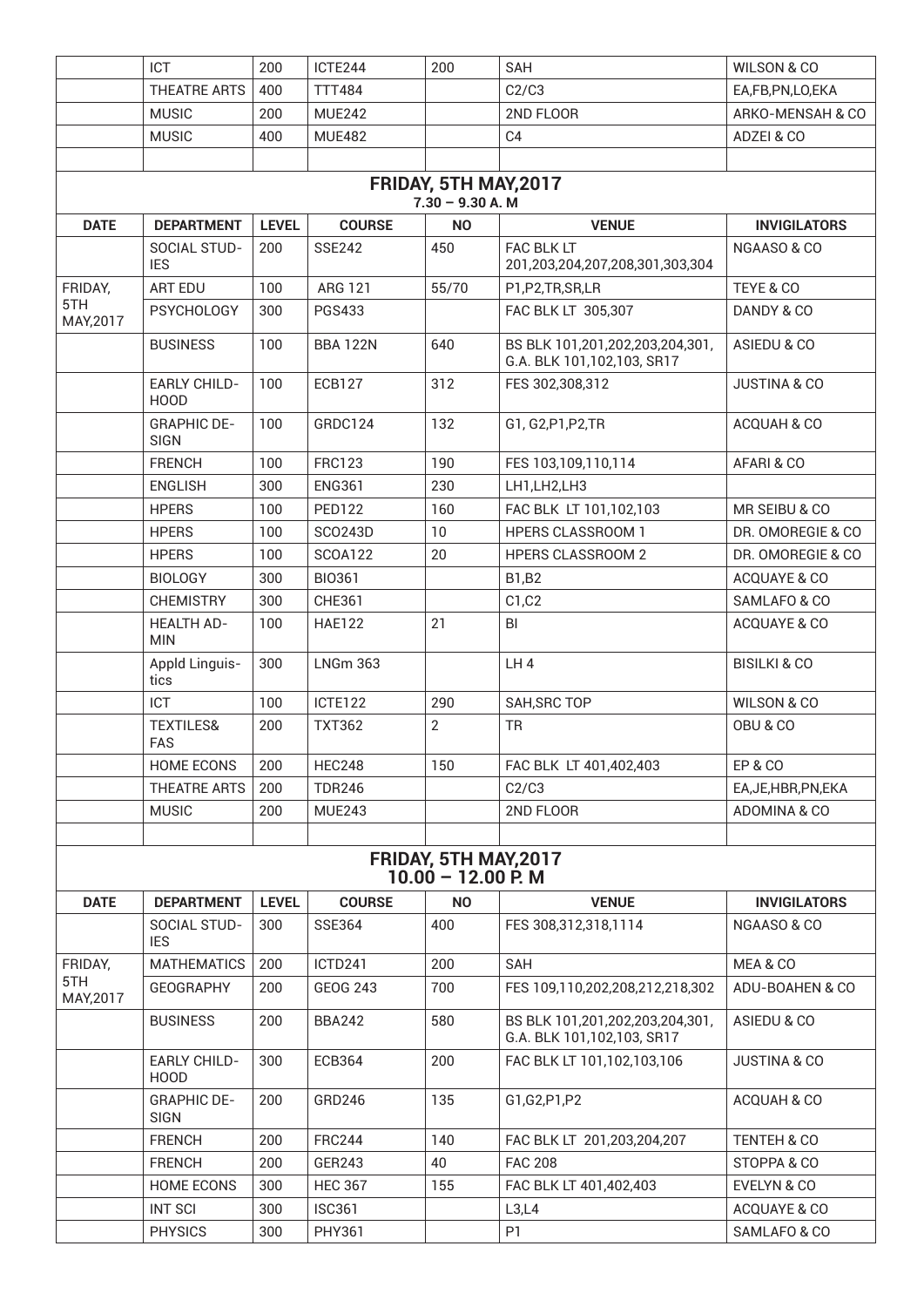|                                              | <b>HEALTH AD-</b><br><b>MIN</b>    | 200          | <b>HAE 241</b>                  | 16                                          | B <sub>1</sub>                                         | ACQUAYE & CO            |  |  |  |
|----------------------------------------------|------------------------------------|--------------|---------------------------------|---------------------------------------------|--------------------------------------------------------|-------------------------|--|--|--|
|                                              | <b>SPED</b>                        | 100          | SED122R                         | 250                                         | FAC BLK LT 301,303,304,305,307                         | DR. AWINI & CO          |  |  |  |
|                                              | THEATRE ARTS                       | 400          | <b>TDT484/TAC484</b>            |                                             | C2/C3                                                  | EA, SMY, FB, LO, EKA    |  |  |  |
|                                              | ICT                                | 200          | ICTE242                         | 220                                         | SR 1-5, SRC TOP                                        | WILSON & CO             |  |  |  |
|                                              | <b>MUSIC</b>                       | 200          | <b>MUE243</b>                   |                                             | 2ND FLOOR                                              | ADOMINA & CO            |  |  |  |
|                                              |                                    |              |                                 |                                             |                                                        |                         |  |  |  |
| FRIDAY, 5TH MAY, 2017<br>$12.30 - 2.30$ P. M |                                    |              |                                 |                                             |                                                        |                         |  |  |  |
| <b>DATE</b>                                  | <b>DEPARTMENT</b>                  | <b>LEVEL</b> | <b>COURSE</b>                   | <b>NO</b>                                   | <b>VENUE</b>                                           | <b>INVIGILATORS</b>     |  |  |  |
|                                              | SOCIAL STUD-                       | 400          | <b>SSE485</b>                   | 260                                         | FAC BLK LT 101,102,103,106                             | NGAASO & CO             |  |  |  |
|                                              | <b>IES</b>                         |              |                                 |                                             |                                                        |                         |  |  |  |
| FRIDAY,                                      | <b>MATHEMATICS</b>                 | 100          | MATD122                         | 240                                         | <b>SAH</b>                                             | JBA & CO                |  |  |  |
| 5TH<br>MAY, 2017                             | <b>ECONOMICS</b>                   | 200          | ECNS242                         | 420                                         | <b>FAC BLK LT</b><br>401,402,403,404,405,406           | ABBAM & CO              |  |  |  |
|                                              | <b>PSYCHOLOGY</b>                  | 400          | <b>EGS442</b>                   |                                             | FAC. BLK LT 301,303                                    | DANDY & CO              |  |  |  |
|                                              | POLITICAL<br><b>SCIENCE</b>        | 200          | POLI242                         | 300                                         | FES 212,218,115,FES 318                                |                         |  |  |  |
|                                              | <b>BUSINESS</b>                    | 300          | <b>HRM362</b>                   | 220                                         | BS BLK 101,201,202,203,204,301,                        | ASIEDU & CO             |  |  |  |
|                                              | <b>BUSINESS</b>                    | 300          | <b>ACN362</b>                   | 330                                         | G.A. BLK 101,102,103, SR17                             | ASIEDU & CO             |  |  |  |
|                                              | <b>EARLY CHILD-</b><br><b>HOOD</b> | 100          | <b>ECB124</b>                   | 312                                         | FES 302,308,312                                        | <b>JUSTINA &amp; CO</b> |  |  |  |
|                                              | <b>GRAPHIC DE-</b><br><b>SIGN</b>  | 300          | GRD361                          | 121                                         | G1,G2,P1,P2                                            | ACQUAH & CO             |  |  |  |
|                                              | <b>ENGLISH</b>                     | 200          | ENG231B                         | 250                                         | SR1-6, BOADI PAVILION, SRC TOP                         |                         |  |  |  |
|                                              | <b>HPERS</b>                       | 300          | <b>PED362</b>                   | 140                                         | FAC BLK LT 401,402,403                                 | DR. OMOREGIE & CO       |  |  |  |
|                                              | <b>HPERS</b>                       | 300          | SC0362D                         | 20                                          | <b>HPERS CLASSROOM 1</b>                               | DR. SEIBU & CO          |  |  |  |
|                                              | <b>BASIC</b>                       | 300          | <b>ECBU361</b>                  | 370                                         | OLD PAV, FAC BLK LT<br>201,203,204,207,208,FES 122,114 | NIXON & CO              |  |  |  |
|                                              | <b>BIOLOGY</b>                     | 200          | <b>BIO241</b>                   |                                             | L3,L4                                                  | ACQUAYE & CO            |  |  |  |
|                                              | <b>PHYSICS</b>                     | 200          | <b>PHY241</b>                   |                                             | L1                                                     | SAMLAFO & CO            |  |  |  |
|                                              | <b>HEALTH AD-</b><br><b>MIN</b>    | 300          | <b>HAE 362</b>                  | 26                                          | B1                                                     | ACQUAYE & CO            |  |  |  |
|                                              | Appld Linguis-<br>tics             | 100          | <b>LNGm 122</b>                 |                                             | LH2                                                    | <b>BISILKI &amp; CO</b> |  |  |  |
|                                              | <b>TEXTILES &amp; FA</b>           | 100          | <b>TXG122</b>                   | 20                                          | <b>TR</b>                                              |                         |  |  |  |
|                                              | THEATRE ARTS                       | 400          | <b>TCD484/</b><br><b>TPW484</b> |                                             | C2/C3                                                  | EA,FB,PN,LO,EKA         |  |  |  |
|                                              | <b>ART EDU</b>                     | 200          | ATX/ARP241                      | 60/70                                       | P1,P2,GR1,GR2,L3,SR,TR                                 | ABBAN & CO              |  |  |  |
|                                              | <b>MUSIC</b>                       | 200          | <b>MUE243</b>                   |                                             | 2ND FLOOR                                              | ADOMINA & CO            |  |  |  |
|                                              |                                    |              |                                 |                                             |                                                        |                         |  |  |  |
|                                              |                                    |              |                                 | FRIDAY, 5TH MAY, 2017<br>$3.00 - 5.00$ P. M |                                                        |                         |  |  |  |
| <b>DATE</b>                                  | <b>DEPARTMENT</b>                  | <b>LEVEL</b> | <b>COURSE</b>                   | <b>NO</b>                                   | <b>VENUE</b>                                           | <b>INVIGILATORS</b>     |  |  |  |
|                                              | <b>MATHEMATICS</b>                 | 300          | ICTD361                         | 200                                         | <b>SAH</b>                                             | PA & CO                 |  |  |  |
| FRIDAY,                                      | <b>GEOGRAPHY</b>                   | 400          | GEOG483                         | 100                                         | FAC BLK LT 401,402                                     | ADU-BOAHEN              |  |  |  |
| 5TH<br>MAY, 2017                             | <b>HISTORY</b>                     | 200          | <b>HSTY242</b>                  | 180                                         | FAC BLK LT 301,303,304,305,307                         | <b>ANITHA &amp; CO</b>  |  |  |  |
|                                              | <b>EARLY CHILD-</b><br>HOOD        | 200          | <b>ECB244</b>                   | 230                                         | FAC BLK LT 101,102,103,106                             | <b>JUSTINA &amp; CO</b> |  |  |  |
|                                              | POLITICAL<br><b>SCIENCE</b>        | 300          | <b>POLI367</b>                  | 850                                         | FES BLK 218, 302, 308, 312, 318                        |                         |  |  |  |
|                                              | <b>BUSINESS</b>                    | 400          | <b>HRM 482</b>                  | 180                                         | BS BLK 101,201,202,203,204,301,                        | ASIEDU & CO             |  |  |  |
|                                              | <b>BUSINESS</b>                    | 400          | <b>ACN 482</b>                  | 280                                         | G.A. BLK 101,102,103, SR17                             | ASIEDU & CO             |  |  |  |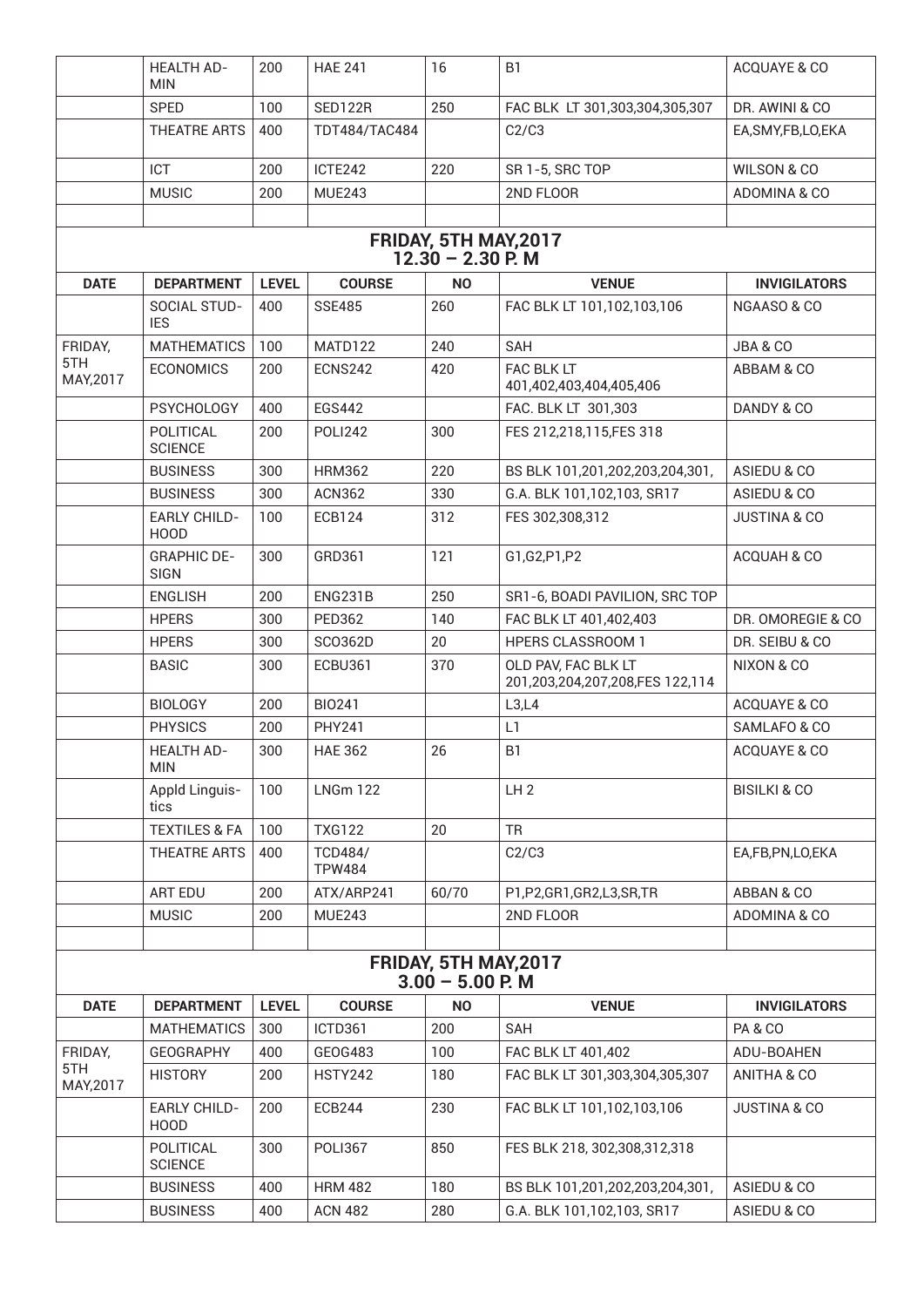|                  | <b>GRAPHIC DE-</b><br><b>SIGN</b>       | 400          | GRD485                          | 141                                           | G1,G2,P1,P2                                                   | ACQUAH & CO             |
|------------------|-----------------------------------------|--------------|---------------------------------|-----------------------------------------------|---------------------------------------------------------------|-------------------------|
|                  | <b>FRENCH</b>                           | 100          | <b>FRC124</b>                   | 160                                           | FAC BLK LT 203,204,204,207                                    | <b>HETTEY &amp; CO</b>  |
|                  | <b>FRENCH</b>                           | 300          | <b>FRC363</b>                   | 180                                           | FAC BLK LT 403,404,405,406                                    | <b>CUDJOE &amp; CO</b>  |
|                  | <b>HPERS</b>                            | 200          | <b>SCO242D</b>                  | 20                                            | <b>ICT LAB</b>                                                | DR. OMOREGIE & CO       |
|                  | <b>HPERS</b>                            | 100          | SOC123D                         | 20                                            | <b>ICT LAB</b>                                                | DR. OMOREGIE & CO       |
|                  | <b>BIOLOGY</b>                          | 100          | <b>BIO121</b>                   |                                               | L2,L3,L4                                                      | ACQUAYE & CO            |
|                  | <b>TEXTILE &amp;</b><br><b>FASHIION</b> | 200          | <b>TXG 242</b>                  |                                               | <b>TR</b>                                                     |                         |
|                  | <b>PHYSICS</b>                          | 100          | <b>PHY121</b>                   |                                               | B1,P1,P2                                                      | SAMLAFO & CO            |
|                  | <b>SPED</b>                             | 200          | <b>SEM242R</b>                  | 75                                            | FES 114,122                                                   | MRS. FLO & CO           |
|                  | <b>ART</b>                              | 300          | EDP351                          | 320                                           | FES 202,208,212                                               | <b>AMISSAH</b>          |
|                  | <b>ENGLISH</b>                          | 200          | ENGP232                         |                                               | FAC BLK LT LT 201,202                                         |                         |
|                  | <b>THEATRE</b>                          | 400          | <b>TEM484/</b><br><b>TFD484</b> |                                               | C2/C3                                                         | EA, SMY, LO, FB, EKA    |
|                  | <b>MUSIC</b>                            | 300          | <b>BMU362</b>                   |                                               | 2ND FLOOR                                                     | KONU & CO               |
|                  | <b>MUSIC</b>                            | 200          | <b>DMU117</b>                   |                                               | 2ND FLOOR                                                     | KONU & CO               |
|                  |                                         |              |                                 |                                               |                                                               |                         |
|                  |                                         |              |                                 | MONDAY, 8TH MAY, 2017<br>$7.30 - 9.30 A. M$   |                                                               |                         |
| <b>DATE</b>      | <b>DEPARTMENT</b>                       | <b>LEVEL</b> | <b>COURSE</b>                   | <b>NO</b>                                     | <b>VENUE</b>                                                  | <b>INVIGILATORS</b>     |
|                  | <b>MATHEMATICS</b>                      | 300          | MATD362MA                       | 200                                           | <b>SAH</b>                                                    | AM & CO                 |
| MONDAY,          | <b>HISTORY</b>                          | 300          | HIST362e                        | 100                                           | FAC BLK LT 201,203                                            | ANITHA & CO             |
| 8TH<br>MAY, 2017 | <b>HISTORY</b>                          | 300          | HIST362w                        |                                               |                                                               | ANITHA & CO             |
|                  | <b>HISTORY</b>                          | 300          | HIST362d                        |                                               |                                                               | ANITHA & CO             |
|                  | <b>PSYCHOLOGY</b>                       | 300          | <b>PGS442</b>                   |                                               | FAC BLK LT 301,302                                            | DANDY & CO              |
|                  | <b>GEOGRAPHY</b>                        | 400          | GEOG484/488                     | 170                                           | FAC BLK LT<br>204,207,208,303,305,307,                        | ADU-BOAHEN & CO         |
|                  | <b>BUSINESS</b>                         | 100          | <b>BBA 123N</b>                 | 640                                           | BS BLK 101,201,202,203,204,301,<br>G.A. BLK 101,102,103, SR17 | ASIEDU & CO             |
|                  | <b>EARLY CHILD-</b><br>HOOD             | 300          | <b>ECB362</b>                   | 250                                           | FAC BLK LT 101,102,103,106                                    | <b>JUSTINA &amp; CO</b> |
|                  | <b>HEALTH AD-</b><br><b>MIN</b>         | 300          | <b>HAE364</b>                   | 26                                            | P <sub>2</sub>                                                | JACQUELINE & CO         |
|                  | <b>GRAPHIC DE-</b><br>SIGN              | 200          | GRD241                          | 135                                           | G1,G2,P1,P2                                                   | ACQUAH & CO             |
|                  | <b>HOME ECONS</b>                       | 300          | HEC364D                         | 155                                           | FAC BLK LT 401,402,403,404                                    | LANI & CO               |
|                  | <b>BASIC</b>                            | 300          | <b>ESB361</b>                   | 370                                           | OLD PAV, FES 109,110,115,114                                  | NIXON & CO              |
|                  | <b>CHEMISTRY</b>                        | 200          | <b>CHE241</b>                   |                                               | L3, L4                                                        | SAMLAFO & CO            |
|                  | <b>BIOLOGY</b>                          | 400          | <b>BIO 481</b>                  |                                               | <b>B1,B2</b>                                                  | ACQUAYE & CO            |
|                  | <b>PHYSICS</b>                          | 400          | <b>PHY481</b>                   |                                               | P <sub>1</sub>                                                | SAMLAFO & CO            |
|                  | <b>ICT</b>                              | 100          | ICTE123                         | 290                                           | BOADI PAVILION, SRC TOP, SR1-5                                | WILSON & CO             |
|                  | ART EDU                                 | 200          | ARS/ARL/ ARB                    | 45/65/25                                      | PR1,PR2                                                       | TEYE & CO               |
|                  | THEATRE ARTS                            | 100          | <b>TDR122</b>                   |                                               | C2/C3                                                         | EA,FB,PN,LO,EKA         |
|                  | ART EDU                                 | 200          | ARS/ARL/ARB                     |                                               | PR1,PR2                                                       | SELASE & CO             |
|                  | <b>MUSIC</b>                            | 300          | <b>MUE363</b>                   |                                               | 2ND FLOOR                                                     | KONU & CO               |
|                  |                                         |              |                                 |                                               |                                                               |                         |
|                  |                                         |              |                                 | MONDAY, 8TH MAY, 2017<br>$10.00 - 12.00$ P. M |                                                               |                         |
| <b>DATE</b>      | <b>DEPARTMENT</b>                       | <b>LEVEL</b> | <b>COURSE</b>                   | <b>NO</b>                                     | <b>VENUE</b>                                                  | <b>INVIGILATORS</b>     |
|                  | SOCIAL STUD-<br><b>IES</b>              | 300          | EDP361ss                        | 305                                           | FAC. BLK 201,203,204,207,301                                  | NGAASO & CO             |
|                  | <b>ECONOMICS</b>                        | 100          | <b>ECNS122</b>                  | 430                                           | FES 202,208,212                                               | ABBAM & CO              |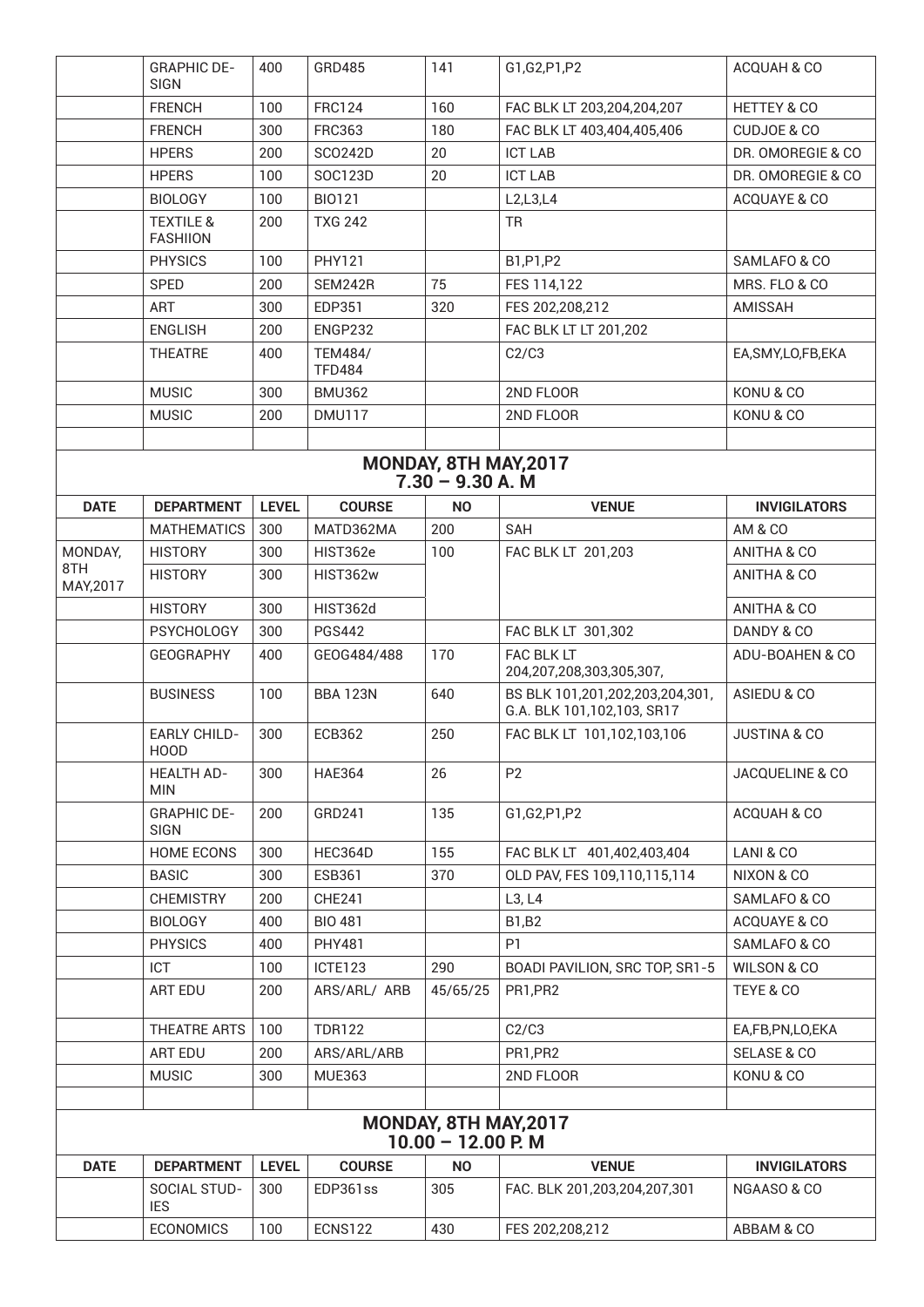|                       | POLITICAL<br><b>SCIENCE</b>        | 300          | <b>POLI366</b> |           | FAC BLK LT 208                                                |                         |  |  |
|-----------------------|------------------------------------|--------------|----------------|-----------|---------------------------------------------------------------|-------------------------|--|--|
|                       | <b>BUSINESS</b>                    | 200          | BBAd243        | 580       | BS BLK 101,201,202,203,204,301,<br>G.A. BLK 101,102,103, SR17 | ASIEDU & CO             |  |  |
|                       | <b>EARLY CHILD-</b><br><b>HOOD</b> | 400          | <b>ECB 482</b> | 200       | FES 302,308                                                   | <b>JUSTINA &amp; CO</b> |  |  |
|                       | <b>FRENCH</b>                      | 200          | FRC242.2       | 220       | SR1-6                                                         | <b>KRAKUE &amp; CO</b>  |  |  |
|                       | <b>FRENCH</b>                      | 200          | GER241         | 40        | <b>SR14</b>                                                   | STOPPA & CO             |  |  |
|                       | <b>ENGLISH</b>                     | 300          | ENG363D        | 250       | SAH, BOADI PAVILION                                           |                         |  |  |
| MONDAY,               | <b>HPERS</b>                       | 200          | <b>PED244</b>  | 140       | FAC BLK LT 401,402,403                                        | MS. REGINA & CO         |  |  |
| 8TH<br>MAY, 2017      | <b>HPERS</b>                       | 200          | <b>SCO244D</b> | 20        | <b>HPERS CLASS ROOM 2</b>                                     | MR. SEIBU & CO          |  |  |
|                       | <b>HOME ECONS</b>                  | 400          | <b>HEC482</b>  | 85        | FAC BLK LT 101,102                                            | ANA & CO                |  |  |
|                       | <b>HEALTH AD-</b><br><b>MIN</b>    | 400          | <b>HAE483</b>  | 23        | <b>B2</b>                                                     | JACQUELINE & CO         |  |  |
|                       | <b>BASIC</b>                       | 400          | <b>ESB481D</b> | 252       | OLD PAV, FES 109,110,115,114                                  | NIXON & CO              |  |  |
|                       | <b>CHEMISTRY</b>                   | 100          | <b>CHE121</b>  |           | L1,L2                                                         | SAMLAFO & CO            |  |  |
|                       | <b>INT SCI</b>                     | 400          | <b>ISC 481</b> |           | L4                                                            | ACQUAYE & CO            |  |  |
|                       | THEATRE ARTS                       | 300          | <b>TDR364</b>  |           | C2/C3                                                         | EA, SMY, JE, HBR, EKA   |  |  |
|                       | <b>HOME ECONS</b>                  | 200          | <b>HEC241</b>  | 150       | FAC BLK LT 303,304,305,307                                    | C. BARNES & CO          |  |  |
|                       | <b>MUSIC</b>                       | 300          | <b>MUE363</b>  |           | 2ND FLOOR                                                     | KONU & CO               |  |  |
|                       |                                    |              |                |           |                                                               |                         |  |  |
| MONDAY, 8TH MAY, 2017 |                                    |              |                |           |                                                               |                         |  |  |
| $12.30 - 2.30$ P. M   |                                    |              |                |           |                                                               |                         |  |  |
| <b>DATE</b>           | <b>DEPARTMENT</b>                  | <b>LEVEL</b> | <b>COURSE</b>  | <b>NO</b> | <b>VENUE</b>                                                  | <b>INVIGILATORS</b>     |  |  |
|                       | SOCIAL STUD-<br><b>IES</b>         | 200          | <b>ESS241</b>  | 110       | FAC BLK LT 201,208                                            | NGAASO & CO             |  |  |
| MONDAY,               | <b>MATHEMATICS</b>                 | 400          | MATD481        | 220       | SAH, L1                                                       | <b>AM &amp; CO</b>      |  |  |
| 8TH<br>MAY, 2017      | <b>HISTORY</b>                     | 400          | <b>HIST485</b> | 40        | FAC BLK LT 402                                                |                         |  |  |
|                       | <b>PSYCHOLOGY</b>                  | 400          | EDC441D        |           | FAC BLK LT 203                                                |                         |  |  |
|                       |                                    |              |                |           |                                                               | DANDY & CO              |  |  |
|                       | <b>BUSINESS</b>                    | 300          | <b>HRM363</b>  | 220       | BS BLK 101,201,202,203,204,301,                               | ASIEDU & CO             |  |  |
|                       | <b>BUSINESS</b>                    | 300          | <b>ACN363</b>  | 330       | G.A. BLK 101,102,103, SR17                                    | ASIEDU & CO             |  |  |
|                       | <b>EARLY CHILD-</b><br><b>HOOD</b> | 100          | ECB121         | 312       | FES 308,312,318                                               | <b>JUSTINA &amp; CO</b> |  |  |
|                       | <b>GRAPHIC DE-</b><br><b>SIGN</b>  | 400          | GRD484         | 141       | G1,G2,P1,P2                                                   | ACQUAH & CO             |  |  |
|                       | <b>FRENCH</b>                      | 200          | FRC242.2       | 220       | SR1-6                                                         | NORVIANYO & CO          |  |  |
|                       | <b>HPERS</b>                       | 300          | PED363         | 160       | FAC BLK LT 101,102,103                                        | DR. OMOREGIE & CO       |  |  |
|                       | <b>HPERS</b>                       | 300          | SC0364D        | 20        | <b>HPERS CLASSROOM 2</b>                                      | DR. OMOREGIE & CO       |  |  |
|                       | <b>HEALTH AD-</b><br><b>MIN</b>    | 100          | <b>HAE123</b>  | 21        | B <sub>2</sub>                                                | JACQUELINE & CO         |  |  |
|                       | <b>BIOLOGY</b>                     | 100          | <b>BIO122</b>  |           | L2,L3,L4                                                      | ACQUAYE & CO            |  |  |
|                       | <b>PHYSICS</b>                     | 100          | <b>PHY122</b>  |           | B1,P1,P2                                                      | SAMLAFO & CO            |  |  |
|                       | <b>CHEMISTRY</b>                   | 400          | <b>CHE481</b>  |           | C <sub>1</sub>                                                | SAMLAFO & CO            |  |  |
|                       | ICT                                | 300          | ICTE363        | 180       | SRC TOP, BOADI PAVILION, SR 14<br>& 15                        | WILSON & CO             |  |  |
|                       | ART EDU                            | 300          | ARL/ART/ ARP   | 90/65     | P1,P2,P3,GR1,GR2,GR3                                          | <b>MENSAH &amp; CO</b>  |  |  |
|                       | THEATRE ARTS                       | 200          | <b>TDR245</b>  |           | C2/C3                                                         | EA,LO,PN,FB,EKA         |  |  |
|                       | <b>HOME ECONS</b>                  | 100          | <b>HEC123</b>  | 135       | <b>FES 302</b>                                                | TA&CO                   |  |  |
|                       | <b>MUSIC</b>                       | 200          | DBMU242        |           | 2ND FLOOR                                                     | ADZEI & CO              |  |  |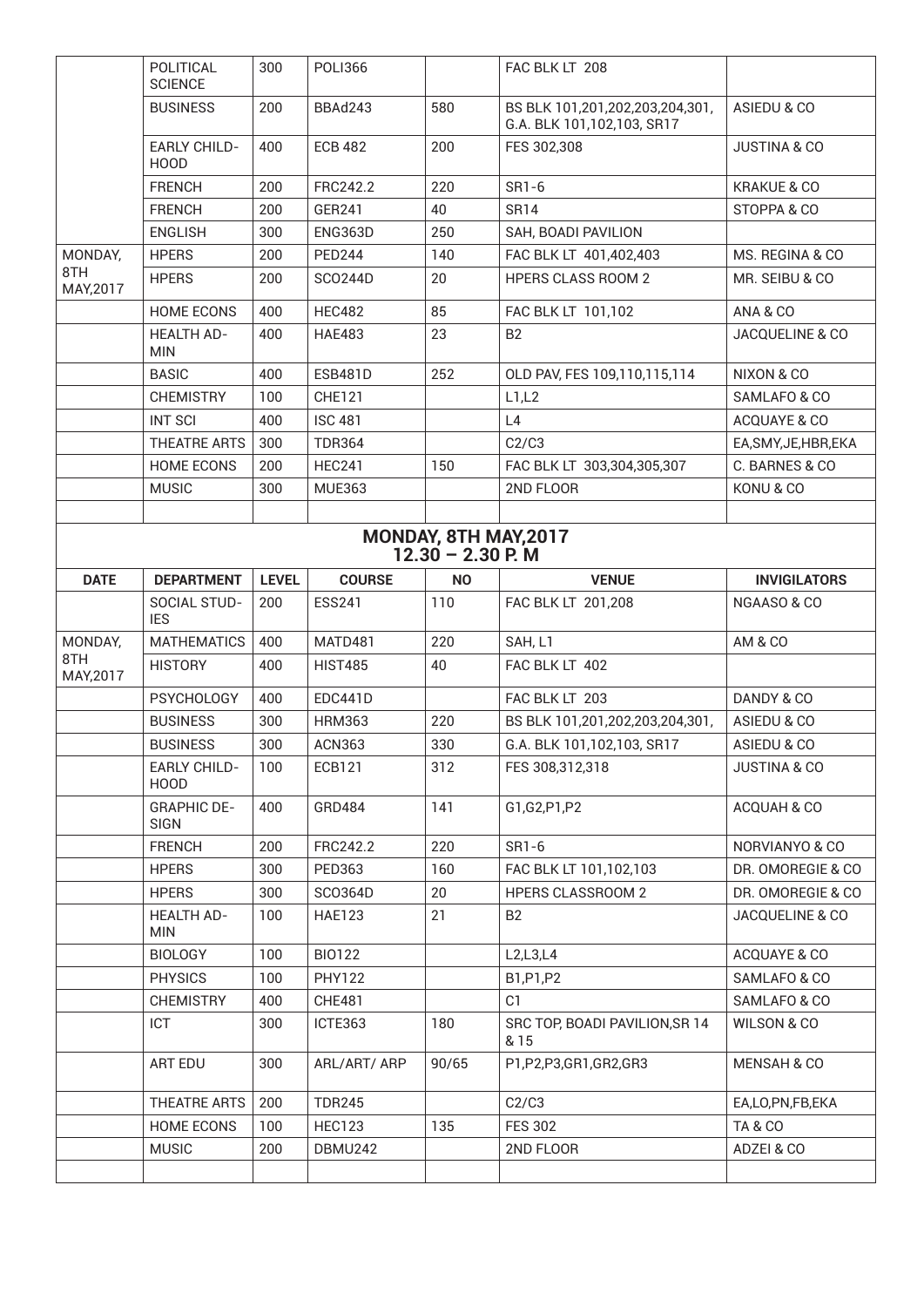| $3.00 - 5.00$ P. M |                                     |              |                 |                                                     |                                           |                         |  |
|--------------------|-------------------------------------|--------------|-----------------|-----------------------------------------------------|-------------------------------------------|-------------------------|--|
| <b>DATE</b>        | <b>DEPARTMENT</b>                   | <b>LEVEL</b> | <b>COURSE</b>   | <b>NO</b>                                           | <b>VENUE</b>                              | <b>INVIGILATORS</b>     |  |
|                    | <b>SOCIAL STUD-</b><br><b>IES</b>   | 300          | <b>ESS361</b>   | 120                                                 | <b>FES 302</b>                            | NGAASO & CO             |  |
| MONDAY,            | <b>MATHEMATICS</b>                  | 100          | MATD124         | 230                                                 | SAH, L1                                   | <b>RAO &amp; CO</b>     |  |
| 8TH<br>MAY, 2017   | <b>ECONOMICS</b>                    | 200          | <b>ECNS243</b>  | 230                                                 | FAC. BLK 401,403,404,405                  | ABBAM & CO              |  |
|                    | <b>BUSINESS</b>                     | 400          | <b>HRM 483</b>  | 180                                                 | BS BLK 101,201,202,203,204,301,           | ASIEDU & CO             |  |
|                    | <b>BUSINESS</b>                     | 400          | <b>ACN 483</b>  | 280                                                 | G.A. BLK 101,102,103, SR17                | ASIEDU & CO             |  |
|                    | <b>EARLY CHILD-</b><br><b>HOOD</b>  | 200          | <b>ECB 241</b>  | 230                                                 | FAC BLK LT 101,102,103,106                | <b>JUSTINA &amp; CO</b> |  |
|                    | <b>FRENCH</b>                       | 200          | FRC242.2        | 220                                                 | SR1-6                                     | NORVIANYO & CO          |  |
|                    | <b>HPERS</b>                        | 100          | <b>PED123</b>   | 160                                                 | FAC BLK LT 201,203,204                    | MR. PUFAA(JNR) &<br>CO  |  |
|                    | <b>HPERS</b>                        | 100          | <b>SCO125D</b>  | 10                                                  | <b>HPERS CLASSROOM 1</b>                  | MS. REGINA & CO         |  |
|                    | <b>HPERS</b>                        | 100          | <b>SCOA123</b>  | 20                                                  | <b>HPERS CLASSROOM 2</b>                  | DR.OMOREGIE & CO        |  |
|                    | <b>BASIC</b>                        | 200          | GLB241D         | 380                                                 | FES 202,208,212, OLD PAVILION             | NIXON & CO              |  |
|                    | <b>BIOLOGY</b>                      | 200          | <b>BIO242</b>   |                                                     | L3, B1                                    | ACQUAYE & CO            |  |
|                    | <b>PHYSICS</b>                      | 200          | <b>PHY243</b>   |                                                     | L2                                        | SAMLAFO & CO            |  |
|                    | Appld Linguis-<br>tics              | 300          | <b>LNGm 361</b> |                                                     | SCI BLK C1, P1                            | <b>BISILKI &amp; CO</b> |  |
|                    | POLITICAL<br><b>SCIENCE</b>         | 300          | <b>POLI 362</b> | 350                                                 | FES 308,312,318                           |                         |  |
|                    | <b>SPED</b>                         | 100          | <b>CBR362</b>   | 36                                                  | <b>FES 218</b>                            | MR. BOTWE & CO          |  |
|                    | THEATRE ARTS                        |              |                 |                                                     |                                           |                         |  |
|                    | <b>ART EDU</b>                      | 100          | ARB/ARC/ ARS    | 15/80/65                                            | P1,P2,TR,SR,GR1,GR2                       | KPODO & CO              |  |
|                    | <b>MUSIC</b>                        | 100          | <b>TDR122</b>   |                                                     | 2ND FLOOR.C2,C3                           | ACQUAH & CO             |  |
|                    |                                     |              |                 |                                                     |                                           |                         |  |
|                    |                                     |              |                 | <b>TUESDAY, 9TH MAY, 2017</b><br>$7.30 - 9.30 A. M$ |                                           |                         |  |
| <b>DATE</b>        | <b>DEPARTMENT</b>                   | <b>LEVEL</b> | <b>COURSE</b>   | <b>NO</b>                                           | <b>VENUE</b>                              | <b>INVIGILATORS</b>     |  |
|                    | <b>MATHEMATICS</b>                  | 300          | MATD361         | 200                                                 | SAH,                                      | <b>CAO &amp; CO</b>     |  |
| TUESDAY,           | <b>HISTORY</b>                      | 200          | HSTY244e        | 120                                                 | <b>FES202</b>                             | ANITHA & CO             |  |
| 9TH<br>MAY, 2017   | <b>HISTORY</b>                      | 200          | HSTY244d        |                                                     | <b>FES202</b>                             |                         |  |
|                    | <b>HISTORY</b>                      | 200          | HSTY244w        |                                                     | <b>FES202</b>                             |                         |  |
|                    | <b>GEOGRAPHY</b>                    | 200          | GEOG241         | 350                                                 | FAC BLK LT<br>101,102,103,106,301,303,304 | ADU-BOAHEN & CO         |  |
|                    | <b>EARLY CHILD-</b><br><b>HOOD</b>  | 300          | <b>ECB361</b>   | 250                                                 | FES 302,312,115                           | <b>JUSTINA &amp; CO</b> |  |
|                    | <b>GRAPHIC DE-</b><br><b>SIGN</b>   | 100          | GRDC122         | 132                                                 | G1,G2,P1,P2                               | ACQUAH & CO             |  |
|                    | <b>FRENCH</b>                       | 100          | <b>FRC122</b>   | 190                                                 | FES 103,109,110,114                       | KODAH & CO              |  |
|                    | <b>HPERS</b>                        | 100          | <b>PED124</b>   | 160                                                 | FAC BLK LT 203,204,207,208                | DR. OMOREGIE & CO       |  |
|                    | <b>HPERS</b>                        | 100          | SC0124D         | 10                                                  | HPERS CLASSROOM1                          | DR. BABA & CO           |  |
|                    | <b>HPERS</b>                        | 100          | <b>SCOA125</b>  | 20                                                  | HPERS CLASSROOM2                          | DR. OMOREGIE & CO       |  |
|                    | <b>BASIC</b>                        | 400          | <b>ISB481D</b>  | 252                                                 | OLD PAV, FES 109,110,212,218              | NIXON & CO              |  |
|                    | <b>BIOLOGY</b>                      | 300          | <b>BIO362</b>   |                                                     | L4                                        | ACQUAYE & CO            |  |
|                    | <b>CHEMISTRY</b>                    | 300          | <b>CHE362</b>   |                                                     | C1, C2                                    | SAMLAFO &CO             |  |
|                    | <b>HEALTH &amp;</b><br><b>ADMIN</b> | 100          | <b>HAS122</b>   | 21                                                  | B <sub>1</sub>                            | JACQUELINE & CO         |  |
|                    | ICT                                 | 100          | ICTE124         | 290                                                 | BS BLK 101,201,203,204,301                | <b>WILSON &amp; CO</b>  |  |
|                    | SPED                                | 300          | SEH361R         | 100                                                 | <b>FES 308</b>                            | MR. GYIMAH & CO         |  |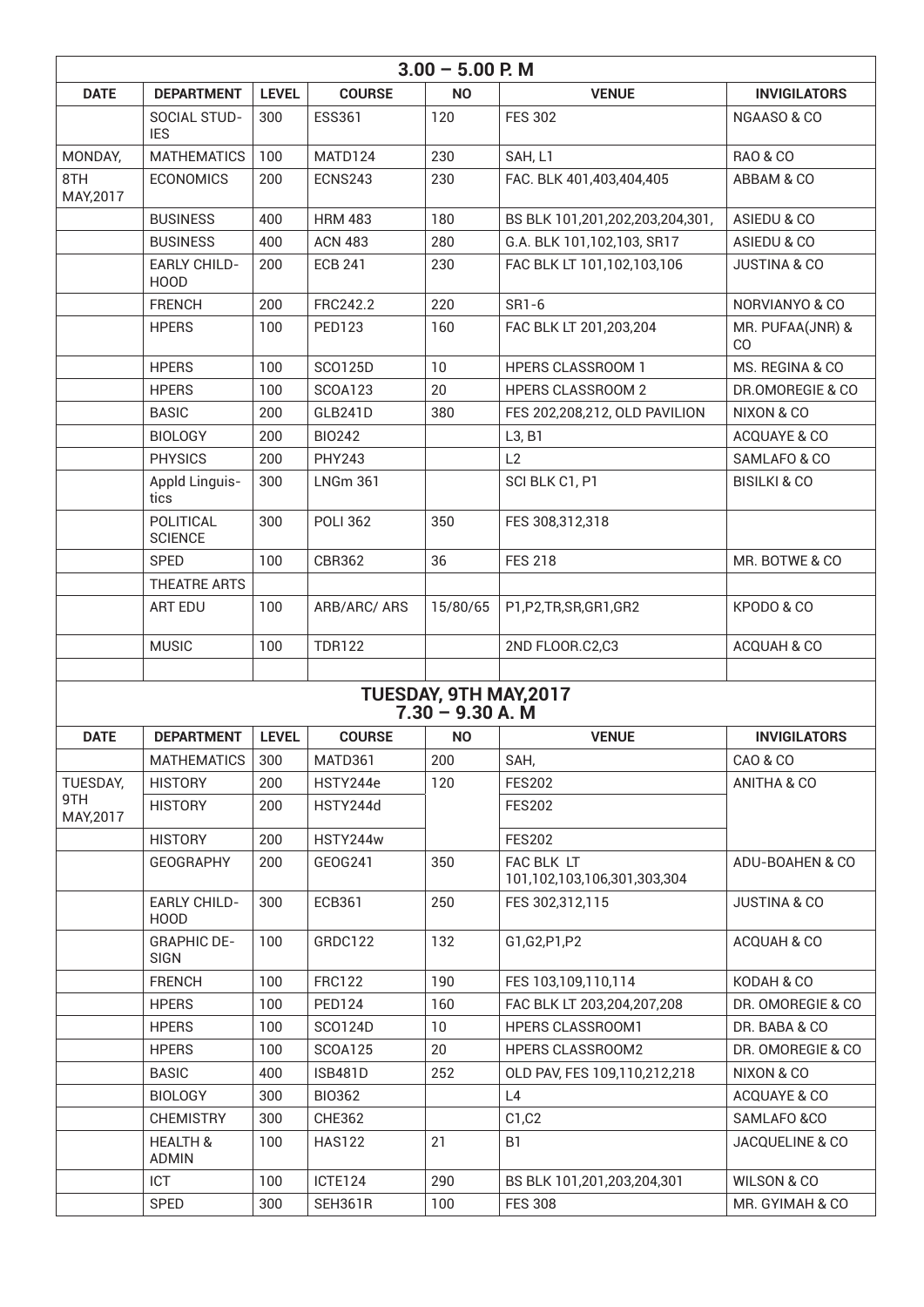|                                                       | SPED                                | 300          | <b>SEM361R</b>           | 75                                                   | <b>FES 318</b>                                                | DR. MENSAH                      |  |  |  |
|-------------------------------------------------------|-------------------------------------|--------------|--------------------------|------------------------------------------------------|---------------------------------------------------------------|---------------------------------|--|--|--|
|                                                       | <b>ART EDU</b>                      | 200          | ARJ/ARC                  | 70/70                                                | P1,P2,GR1,SR,LR,TR                                            | KKD & CO                        |  |  |  |
|                                                       |                                     |              |                          |                                                      |                                                               |                                 |  |  |  |
| <b>TUESDAY, 9TH MAY, 2017</b><br>$10.00 - 12.00$ P. M |                                     |              |                          |                                                      |                                                               |                                 |  |  |  |
| <b>DATE</b>                                           | <b>DEPARTMENT</b>                   | <b>LEVEL</b> | <b>COURSE</b>            | <b>NO</b>                                            | <b>VENUE</b>                                                  | <b>INVIGILATORS</b>             |  |  |  |
|                                                       | SOCIAL STUD-<br><b>IES</b>          | 200          | <b>ESS242</b>            | 110                                                  | FAC BLK LT 201,203                                            | NGAASO & CO                     |  |  |  |
| TUESDAY,                                              | <b>ECONOMICS</b>                    | 300          | <b>ECNS362</b>           | 230                                                  | FAC. BLK LT 301,303,304,307                                   | ABBAM & CO                      |  |  |  |
| 9TH<br>MAY, 2017                                      | <b>ART EDU</b>                      | 300          | ATX/ARB/AES              | 60/3070                                              | PR1, PR2, TR, LR, SR, GR1                                     | <b>OPOKU MENSAH &amp;</b><br>CO |  |  |  |
|                                                       | POLITICAL<br><b>SCIENCE</b>         | 100          | <b>POLI123</b>           | 1200                                                 | <b>FES</b><br>202,208,212,218,302,308,312,318                 |                                 |  |  |  |
|                                                       | <b>BUSINESS</b>                     | 100          | <b>BBA 124N</b>          | 640                                                  | BS BLK 101,201,202,203,204,301,<br>G.A. BLK 101,102,103, SR17 | ASIEDU & CO                     |  |  |  |
|                                                       | <b>EARLY CHILD-</b><br><b>HOOD</b>  | 400          | <b>ECB481</b>            | 200                                                  | FES 103,109,110,114,115                                       | <b>JUSTINA &amp; CO</b>         |  |  |  |
|                                                       | <b>GRAPHIC DE-</b><br><b>SIGN</b>   | 200          | GRD242                   | 135                                                  | G1,G2,P1,P2                                                   | ACQUAH & CO                     |  |  |  |
|                                                       | <b>FRENCH</b>                       | 200          | <b>FRC241</b>            | 230                                                  | SAH                                                           | <b>HETTEY &amp; CO</b>          |  |  |  |
|                                                       | <b>ENGLISH</b>                      | 200          | <b>PEN241D</b>           | 330                                                  | SRC TOP, BOADI PAVILION, SR1-6                                |                                 |  |  |  |
|                                                       | <b>HPERS</b>                        | 400          | <b>SCO481D</b>           |                                                      | <b>HPERS CLASSROOM 1</b>                                      | MS. REGINA & CO                 |  |  |  |
|                                                       | <b>HPERS</b>                        | 200          | <b>PED243</b>            | 140                                                  | FAC BLK LT 401,402,403,404                                    | DR. AKUFFO & CO                 |  |  |  |
|                                                       | <b>HOME ECONS</b>                   | 300          | <b>HEC362</b>            | 155                                                  | FAC BLK LT 101,102,103                                        | KM & CO                         |  |  |  |
|                                                       | <b>INT SCIENCE</b>                  | 300          | <b>ISC362</b>            |                                                      | L3,L4                                                         | ACQUAYE & CO                    |  |  |  |
|                                                       | <b>PHYSICS</b>                      | 300          | PHY363                   |                                                      | P <sub>1</sub>                                                | SAMLAFO & CO                    |  |  |  |
|                                                       | <b>HEALTH &amp;</b><br><b>ADMIN</b> | 200          | <b>HAS241</b>            | 16                                                   | B <sub>1</sub>                                                | JACQUELINE & CO                 |  |  |  |
|                                                       | <b>THEATRE ARTS</b>                 | 300          | TPW356/<br><b>TAC356</b> |                                                      | C2/C3                                                         | EA,FB,HBR,LO,EKA                |  |  |  |
|                                                       | SPED                                | 100          | <b>BRS243</b>            | 75                                                   | FAC BLK LT 103,106                                            | MS KOFIE & CO                   |  |  |  |
|                                                       | <b>ENGLISH</b>                      | 600          | ENGP233                  |                                                      |                                                               | AFFUL & CO                      |  |  |  |
|                                                       |                                     |              |                          |                                                      |                                                               |                                 |  |  |  |
|                                                       |                                     |              |                          |                                                      |                                                               |                                 |  |  |  |
|                                                       |                                     |              |                          | <b>TUESDAY, 9TH MAY, 2017</b><br>$12.30 - 2.30$ P. M |                                                               |                                 |  |  |  |
| <b>DATE</b>                                           | <b>DEPARTMENT</b>                   | <b>LEVEL</b> | <b>COURSE</b>            | <b>NO</b>                                            | <b>VENUE</b>                                                  | <b>INVIGILATORS</b>             |  |  |  |
|                                                       | SOCIAL STUD-<br><b>IES</b>          | 200          | <b>ESS243</b>            | 110                                                  | FAC BLK LT 401,403                                            | NGAASO & CO                     |  |  |  |
| TUESDAY,                                              | MATHEMATICS                         | 200          | MATD243                  | 200                                                  | <b>SAH</b>                                                    | CKA & CO                        |  |  |  |
| 9TH<br>MAY, 2017                                      | <b>PSYCHOLOGY</b>                   | 400          | <b>PGS442</b>            |                                                      | FAC BLK LT 204,206                                            | DANDY & CO                      |  |  |  |
|                                                       | <b>GEOGRAPHY</b>                    | 300          | GEOG365                  | 200                                                  | FAC BLK LT 301,303,304,305,307                                | DADSON & CO                     |  |  |  |
|                                                       | <b>BUSINESS</b>                     | 200          | BBAd244N                 | 580                                                  | BS BLK 101,201,202,203,204,301,<br>G.A. BLK 101,102,103, SR17 | ASIEDU & CO                     |  |  |  |
|                                                       | <b>EARLY CHILD-</b><br><b>HOOD</b>  | 100          | <b>ECB122</b>            | 312                                                  | FES 202,208,212                                               | <b>JUSTINA &amp; CO</b>         |  |  |  |
|                                                       | <b>GRAPHIC DE-</b><br><b>SIGN</b>   | 300          | GRD366                   | 121                                                  | G1,G2,P1,P2                                                   | ACQUAH & CO                     |  |  |  |
|                                                       | <b>ENGLISH</b>                      | 100          | <b>ENG111D</b>           | 200                                                  | SRC TOP, BOADI PAVILION, SR1-6                                | AFFUL & CO                      |  |  |  |
|                                                       | <b>HPERS</b>                        | 300          | <b>PED365</b>            | 120                                                  | FAC BLK LT 404,405,406                                        | DR. BABA & CO                   |  |  |  |
|                                                       | <b>HPERS</b>                        | 300          | SC0365D                  | 20                                                   | <b>HPERS CLASSROOM 1</b>                                      | DR. BABA & CO                   |  |  |  |
|                                                       | <b>HOME ECONS</b>                   | 400          | <b>HEC 485</b>           | 40                                                   | <b>MANAGEMENT ROOM</b>                                        | LA & CO                         |  |  |  |
|                                                       | <b>HOME ECONS</b>                   | 100          | <b>HEC243</b>            | 135                                                  | FES 109,110,115                                               | JAD & CO                        |  |  |  |
|                                                       | <b>BASIC</b>                        | 200          | MAB242D                  | 380                                                  | FES 302,308,312,122,103                                       | NIXON & CO                      |  |  |  |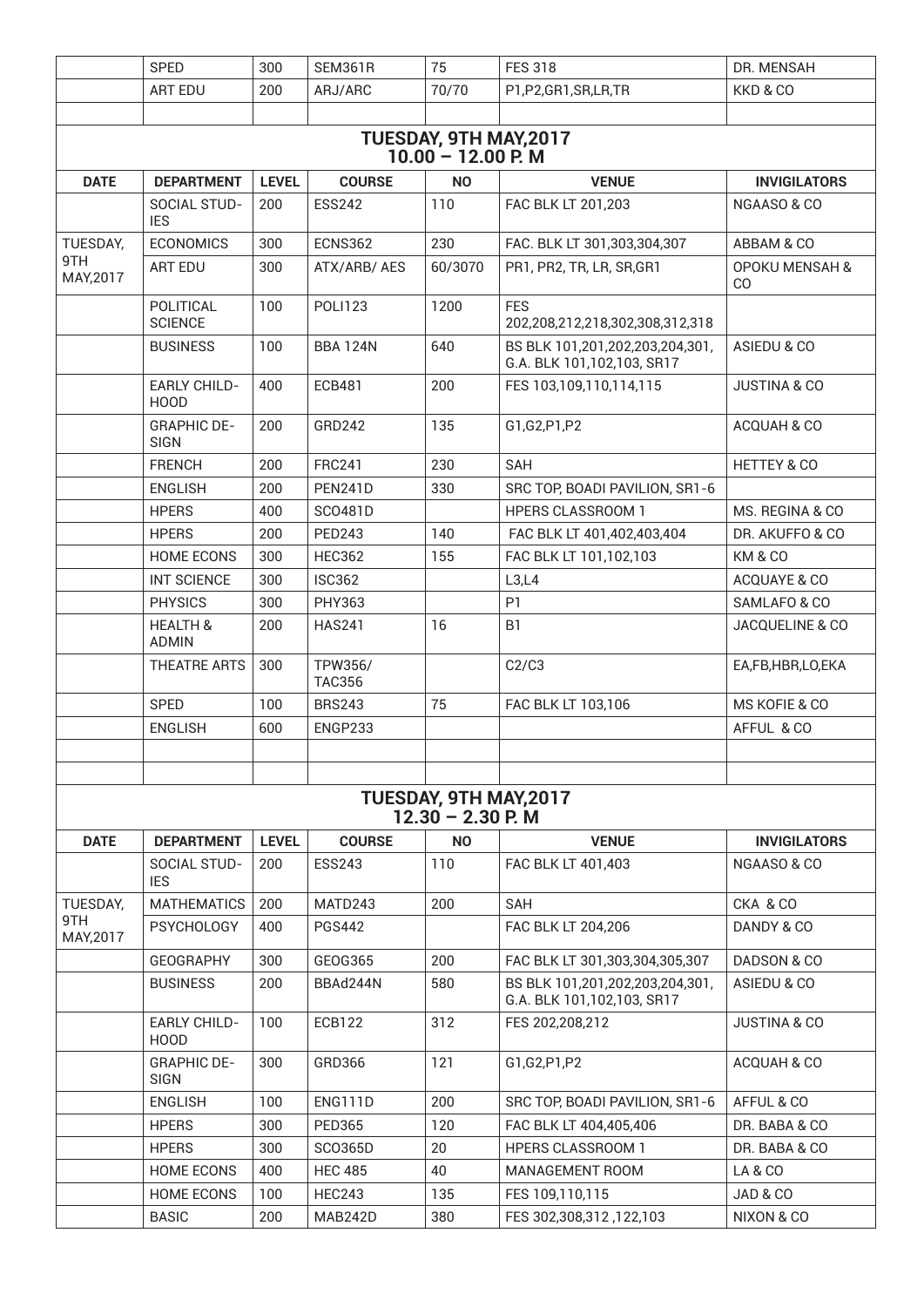|                                                  | <b>INT SCI</b>                     | 200          | <b>ISC241</b>      | 240       | L2, L3, L4                      | ACQUAH & CO             |  |  |  |
|--------------------------------------------------|------------------------------------|--------------|--------------------|-----------|---------------------------------|-------------------------|--|--|--|
|                                                  | <b>HEALTH AD-</b><br><b>MIN</b>    | 300          | <b>HAE363</b>      | 26        | B <sub>1</sub>                  | JACQUELINE & CO         |  |  |  |
|                                                  | <b>SPED</b>                        | 300          | <b>CBR364</b>      | 36        | <b>FES 218</b>                  | DR. YEKPLE & CO         |  |  |  |
|                                                  | <b>SPED</b>                        | 400          | <b>SEV482</b>      | 36        | <b>FES 218</b>                  | MR. AWINI & CO          |  |  |  |
|                                                  | THEATRE ARTS                       | 300          | TCD365/TTT365      |           | C2/C3                           | EA, JE, HBR, LO, EKA    |  |  |  |
|                                                  | <b>MUSIC</b>                       | 100          | 100                |           | 2ND FLOOR                       | ANNAN & CO              |  |  |  |
|                                                  |                                    |              |                    |           |                                 |                         |  |  |  |
| TUESDAY, 9TH MAY, 2017<br>$3.00 - 5.00$ P. M     |                                    |              |                    |           |                                 |                         |  |  |  |
| <b>DATE</b>                                      | <b>DEPARTMENT</b>                  | <b>LEVEL</b> | <b>COURSE</b>      | <b>NO</b> | <b>VENUE</b>                    | <b>INVIGILATORS</b>     |  |  |  |
|                                                  | <b>MATHEMATICS</b>                 | 100          | ICTD121            | 230       | SAH, L1                         | <b>JOA &amp; CO</b>     |  |  |  |
| TUESDAY,                                         | <b>HOME ECONS</b>                  | 200          | <b>HEC244</b>      | 150       | FAC BLK LT 201,203.204          | PYA & CO                |  |  |  |
| 9TH<br>MAY, 2017                                 | <b>BUSINESS</b>                    | 300          | <b>HRM364</b>      | 220       | BS BLK 101,201,202,203,204,301, | ASIEDU & CO             |  |  |  |
|                                                  | <b>BUSINESS</b>                    | 300          | <b>ACN364</b>      | 330       | G.A. BLK 101,102,103, SR17      | ASIEDU & CO             |  |  |  |
|                                                  | <b>EARLY CHILD-</b><br><b>HOOD</b> | 200          | <b>ECB242</b>      | 230       | FAC. BLK 101,102,103,106        | <b>JUSTINA &amp; CO</b> |  |  |  |
|                                                  | <b>GRAPHIC DE-</b><br><b>SIGN</b>  | 400          | GRD482             | 141       | G1,G2,P1,P2                     | ACQUAH & CO             |  |  |  |
|                                                  | <b>FRENCH</b>                      | 100          | <b>FRC125</b>      | 180       | FES 103,109,110,114             | <b>ODONKOR &amp; CO</b> |  |  |  |
|                                                  | <b>BASIC</b>                       | 100          | <b>ISB121D</b>     | 370       | OLD PAV, FES 202,208,212,114    | NIXON & CO              |  |  |  |
|                                                  | <b>INT SCI</b>                     | 100          | <b>ISC121</b>      |           | L2, L3, L4                      | ACQUAYE & CO            |  |  |  |
|                                                  | <b>SPED</b>                        | 100          | CBR 122,BRS<br>122 | 145       | FES 302,308                     | MS RHODA & CO           |  |  |  |
|                                                  | THEATRE ARTS                       | 300          | <b>TDT365</b>      |           | C2/C3                           | EA, SMY, FB, PN, EKA    |  |  |  |
|                                                  | <b>ART EDU</b>                     | 100          | ARD121             | 250       | P1,P2TR,SR,GR1,GR2              | <b>SELASE &amp; CO</b>  |  |  |  |
|                                                  | <b>MUSC</b>                        | 400          | <b>BMU474</b>      |           | 2ND FLOOR                       | AGBENYOO & CO           |  |  |  |
|                                                  |                                    |              |                    |           |                                 |                         |  |  |  |
| WEDNESSDAY, 10TH MAY, 2017<br>$7.30 - 9.30 A. M$ |                                    |              |                    |           |                                 |                         |  |  |  |
|                                                  |                                    |              |                    |           |                                 |                         |  |  |  |
| DATE                                             | <b>DEPARTMENT</b>                  | <b>LEVEL</b> | <b>COURSE</b>      | <b>NO</b> | <b>VENUE</b>                    | <b>INVIGILATORS</b>     |  |  |  |
|                                                  | <b>MATHEMATICS</b>                 | 300          | MATD363            | 200       | SAH                             | <b>NAO &amp; CO</b>     |  |  |  |
| <b>WEDNESS-</b><br><b>DAY</b>                    | <b>PSYCHOLOGY</b>                  | 400          | <b>PGS443</b>      |           | FAC BLK LT 201                  | DANDY & CO              |  |  |  |
|                                                  | <b>GRAPHIC DE-</b><br><b>SIGN</b>  | 300          | GRD363             | 121       | G1,G2,P1,P2                     | ACQUAH & CO             |  |  |  |
|                                                  | <b>FRENCH</b>                      | 100          | FRC121.2           | 220       | SR 1-6, SR14                    | AFARI & CO              |  |  |  |
|                                                  | <b>HPERS</b>                       | 100          | <b>PED121</b>      | 160       | FAC BLK LT 301,303,304,305      | PROF. PUFAA & CO        |  |  |  |
|                                                  | <b>HPERS</b>                       | 100          | SCOA124            | 20        | <b>HPERS CLASSROOM 1</b>        | DR. SARPONG & CO        |  |  |  |
|                                                  | <b>HPERS</b>                       | 100          | SC0122D            | 10        | <b>HPERS CLASSROOM 2</b>        | DR. OMOREGIE & CO       |  |  |  |
|                                                  | <b>BASIC</b>                       | 200          | <b>ISB241D</b>     | 380       | OLD PAV. FES 202,208,218        | NIXON & CO              |  |  |  |
|                                                  | <b>CHEMISTRY</b>                   | 200          | <b>CHE242</b>      |           | L1,L2                           | SAMLAFO & CO            |  |  |  |
|                                                  | <b>BIOLOGY</b>                     | 200          | <b>BIO244</b>      |           | L3,L4                           | <b>ACQUAYE</b>          |  |  |  |
|                                                  | ICT                                | 100          | ICTE125            | 290       | BS BLK 101,201,202,203,204      | WILSON & CO             |  |  |  |
|                                                  | SPED                               | 400          | <b>SEM483</b>      | 36        | <b>FES 302</b>                  | DR. MENSAH              |  |  |  |
|                                                  | <b>SPED</b>                        | 200          | SEM241R            | 75        | <b>FES 308</b>                  | <b>FLO &amp; CO</b>     |  |  |  |
|                                                  | ART EDU                            | 200          | ARD241             | 250       | TR, SR, LR, P1, P2, GR1,        | KPODO & CO              |  |  |  |
|                                                  | <b>MUSIC</b>                       | 200          | <b>MUE241</b>      |           | 2ND FLOOR                       | MACLEAN & CO            |  |  |  |
|                                                  | <b>HOME ECONS</b>                  | 100          | <b>PHE121</b>      | 135       | <b>FES 212</b>                  | PYA & CO                |  |  |  |
|                                                  |                                    |              |                    |           |                                 |                         |  |  |  |
|                                                  |                                    |              |                    |           |                                 |                         |  |  |  |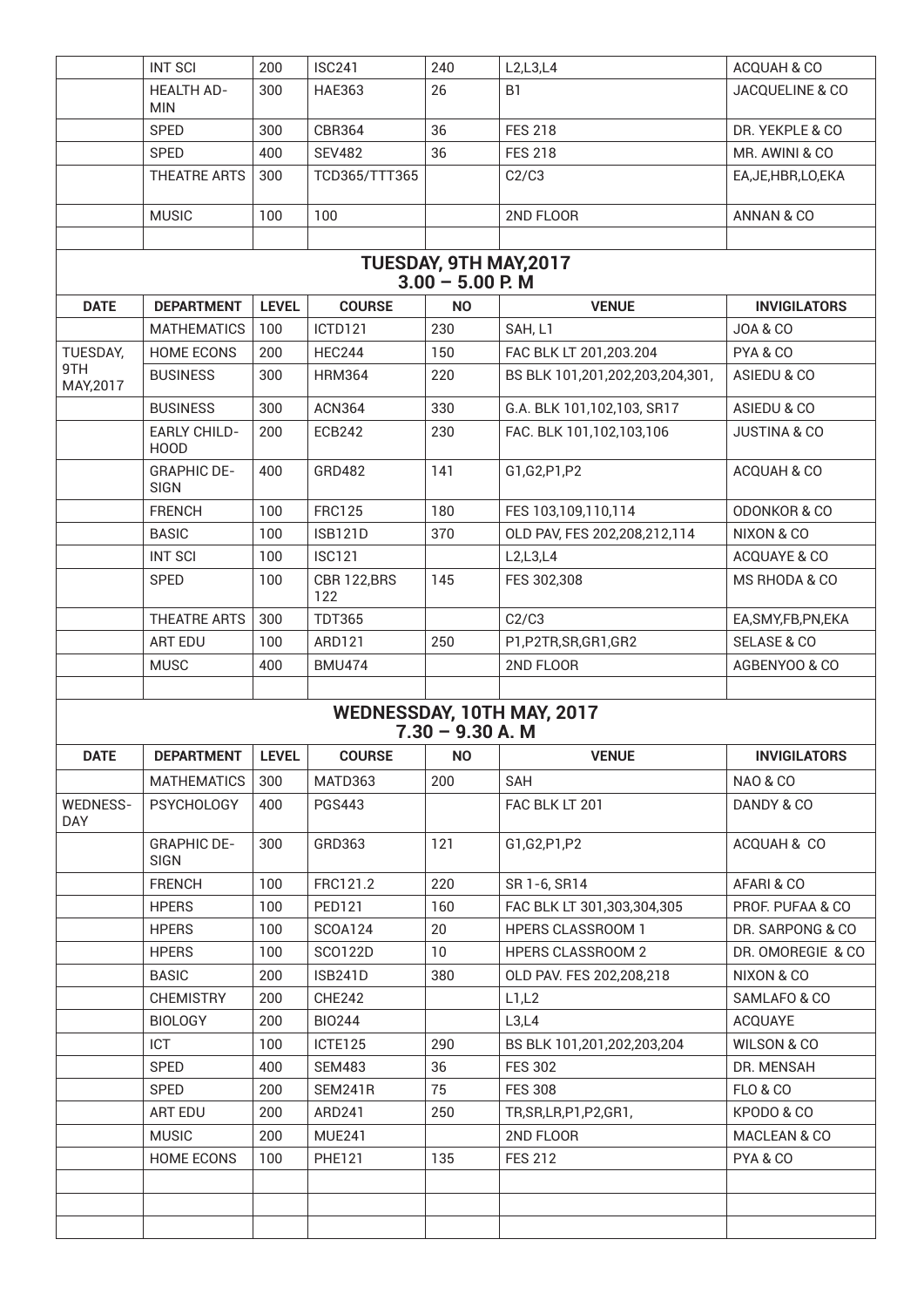| WEDNESSDAY, 10TH MAY, 2017<br>$10.00 - 12.00$ P.M |                                     |              |                          |                     |                                                 |                         |  |  |
|---------------------------------------------------|-------------------------------------|--------------|--------------------------|---------------------|-------------------------------------------------|-------------------------|--|--|
| <b>DATE</b>                                       | <b>DEPARTMENT</b>                   | <b>LEVEL</b> | <b>COURSE</b>            | <b>NO</b>           | <b>VENUE</b>                                    | <b>INVIGILATORS</b>     |  |  |
|                                                   | <b>SOCIAL STUD-</b><br><b>IES</b>   | 300          | <b>ESS362</b>            | 110                 | FAC. BLK LT 203,204                             | NGAASO & CO             |  |  |
| <b>WEDNESS-</b>                                   | <b>ECONOMICS</b>                    | 200          | ECNS244                  | 230                 | FAC. BLK LT 401,402,403,404,405                 | ABBAM & CO              |  |  |
| <b>DAY</b><br>10TH<br>MAY, 2017                   | <b>GEOGRAPHY</b>                    | 100          | GEOG123                  | 420                 | FES BLK 208,212,218                             | ADU BOAHEN & CO         |  |  |
|                                                   | <b>EARLY CHILD-</b><br>HOOD         | 200          | <b>ECB245</b>            | 230                 | FAC BLK LT 101,102,103,106                      | <b>JUSTINA &amp; CO</b> |  |  |
|                                                   | <b>FRENCH</b>                       | 100          | FRC 121.2                | 220                 | SR1-6, SR. 14                                   | <b>ODONKOR &amp; CO</b> |  |  |
|                                                   | <b>ENGLISH</b>                      | 100          | ENG121D                  | 250                 | SAH, SRC TOP                                    |                         |  |  |
|                                                   | <b>HPERS</b>                        | 200          | <b>PED245</b>            | 140                 | FAC BLK LT 301,303,304,305                      | DR. SARPONG & CO        |  |  |
|                                                   | <b>BASIC</b>                        | 400          | EDC121DBA                | 370                 | OLD PAV, FES<br>103,122,109,110,115,114         | NIXON & CO              |  |  |
|                                                   | <b>HEALTH AD-</b><br><b>MIN</b>     | 400          | <b>HAE482</b>            | 23                  | <b>B2</b>                                       | JACQUELINE & CO         |  |  |
|                                                   | <b>CHEMISTRY</b>                    | 100          | <b>CHE122</b>            | 184                 | L1, L2, C1, C2                                  | SAMLAFO & CO            |  |  |
|                                                   | <b>BIOLOGY</b>                      | 400          | <b>BIO482</b>            | 80                  | L <sub>3</sub>                                  | ACQUAYE & CO            |  |  |
|                                                   | <b>ICT</b>                          | 200          | ICTE245                  | 220                 | BS BLK 101,201,202,203,204                      | WILSON & CO             |  |  |
|                                                   | <b>SPED</b>                         | 400          |                          | 106                 | <b>FES 302</b>                                  | MRS FLO & CO            |  |  |
|                                                   | <b>SPED</b>                         | 100          |                          | 145                 | FES 308,312                                     | MS KOFIE & CO           |  |  |
|                                                   | <b>ART EDU</b>                      | 100          | ARJ121                   | 40/60               | P1,P2,TR,P1,P2,GR1,GR2                          | KPODO & CO              |  |  |
|                                                   | THEATRE ARTS                        | 200          | <b>TDR246</b>            |                     | C2/C3                                           | EA, JE, PN, LO, EKA     |  |  |
|                                                   | <b>TEXTILES &amp;</b><br><b>FAS</b> | 100          | <b>TXG123</b>            | 20                  | TR,LR, SR, PR1, PR2                             | ABBAN & CO              |  |  |
|                                                   | <b>MUSIC</b>                        | 200          | <b>DMU241</b>            |                     | 2ND FLOOR                                       | MACLEAN & CO            |  |  |
|                                                   |                                     |              |                          |                     |                                                 |                         |  |  |
|                                                   |                                     |              |                          | $12.30 - 2.30$ P. M | WEDNESSDAY 10TH MAY, 2017                       |                         |  |  |
| <b>DATE</b>                                       | <b>DEPARTMENT</b>                   | <b>LEVEL</b> | <b>COURSE</b>            | <b>NO</b>           | <b>VENUE</b>                                    | <b>INVIGILATORS</b>     |  |  |
|                                                   | SOCIAL STUD-<br><b>IES</b>          | 300          | <b>ESS363</b>            | 110                 | FAC BLK LT 203,204                              | NGAASO & CO             |  |  |
| <b>WEDNESS-</b>                                   | <b>MATHEMATICS</b>                  | 200          | MATD242M                 | 240                 | SAH, L1                                         | PA & CO                 |  |  |
| DAY<br>10TH<br>MAY, 2017                          | <b>GEOGRAPHY</b>                    | 400          | GEOG482                  | 200                 | FES 218,302                                     | ADU-BOAHEN & CO         |  |  |
|                                                   | <b>GRAPHIC DE-</b><br><b>SIGN</b>   | 100          | GRDC121                  | 132                 | G1,G2,P1,P2                                     | ACQUAH & CO             |  |  |
|                                                   | <b>FRENCH</b>                       | 100          | FRC121.2                 | 220                 | SR1-6, SR14                                     | <b>ODONKOR &amp; CO</b> |  |  |
|                                                   | <b>ENGLISH</b>                      | 400          | <b>ENG481</b>            | 240                 | GHARTEY BLK 101,102,103,SRC<br>T <sub>O</sub> P |                         |  |  |
|                                                   | <b>HPERS</b>                        | 300          | <b>SCO367D</b>           | 20                  | <b>HPERS CLASSROOM 2</b>                        | DR. OMOREGIE & CO       |  |  |
|                                                   | <b>BASIC</b>                        | 300          | ISB361DBA                | 370                 | OLD PAV, FES 202,208,212,318                    | NIXON & CO              |  |  |
|                                                   | <b>INT SCI</b>                      | 400          | <b>ISC482</b>            |                     | L <sub>3</sub>                                  | ACQUAYE & CO            |  |  |
|                                                   | <b>HEALTH AD-</b><br><b>MIN</b>     | 200          | <b>HAE 243</b>           | 16                  | B <sub>1</sub>                                  | JACQUELINE & CO         |  |  |
|                                                   | <b>CHEMISTRY</b>                    | 400          | <b>CHE482</b>            |                     | C1                                              | SAMLAFO & CO            |  |  |
|                                                   | ICT                                 | 200          | ICTE365                  | 180                 | BS BLK 101,201,202,203,204                      | WILSON & CO             |  |  |
|                                                   | SPED                                | 400          | <b>SEC 481</b>           | 100                 | FES 103,109,110                                 | DR. DOGBE & CO          |  |  |
|                                                   | SPED                                | 200          | <b>BRS 245</b>           | 45                  | <b>FES 114</b>                                  | DR. OPPONG & CO         |  |  |
|                                                   | TEXTILE/FA-<br>SION                 | 200          | TXG244/<br><b>TXG362</b> | 40/2                | LR, TR                                          | ADZRAK & CO             |  |  |
|                                                   | <b>HOME ECONS</b>                   | 200          | HEC242                   | 150                 | FAC BLK LT 102,103,106                          | <b>RQ &amp; CO</b>      |  |  |
|                                                   | THEATRE ARTS                        | 100          | <b>TDR121</b>            |                     | C2/C3                                           | EA,PN,HBR,JE,EKA        |  |  |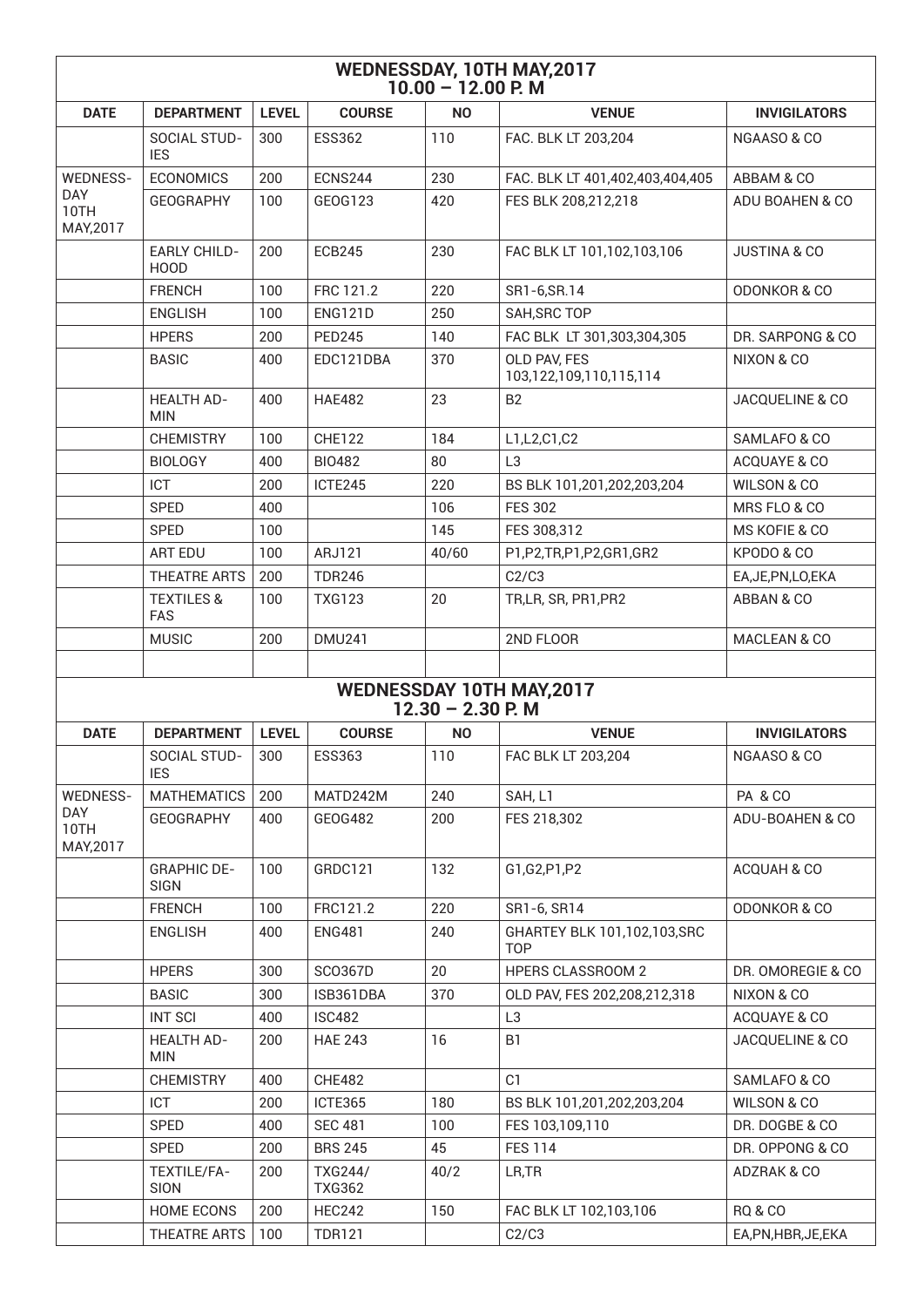|                                                  | <b>MUSIC</b>                       | 200          | <b>DMU241</b>   |                    | 2ND FLOOR                                                     | MACLEAN & CO            |  |  |  |
|--------------------------------------------------|------------------------------------|--------------|-----------------|--------------------|---------------------------------------------------------------|-------------------------|--|--|--|
|                                                  | <b>EARLY CHILD-</b><br><b>HOOD</b> | 100          | <b>ECB125</b>   | 312                | FES 302,308,312                                               | <b>JUSTINA &amp; CO</b> |  |  |  |
|                                                  |                                    |              |                 |                    |                                                               |                         |  |  |  |
| WEDNESSDAY, 10TH MAY, 2017<br>$3.00 - 5.00$ P. M |                                    |              |                 |                    |                                                               |                         |  |  |  |
| <b>DATE</b>                                      | <b>DEPARTMENT</b>                  | <b>LEVEL</b> | <b>COURSE</b>   | <b>NO</b>          | <b>VENUE</b>                                                  | <b>INVIGILATORS</b>     |  |  |  |
|                                                  | <b>MATHEMATICS</b>                 | 400          | MATD482         | 220                | SAH, L1                                                       | SKA & CO                |  |  |  |
| <b>WEDNESS-</b>                                  | <b>ECONOMICS</b>                   | 100          | <b>ECNS123</b>  | 230                | FAC BLK LT 401,402,403,405                                    | ABBAM & CO              |  |  |  |
| DAY<br>10TH<br>MAY, 2017                         | <b>GEOGRAPHY</b>                   | 300          | GEOG485         | 60                 | <b>FES 302</b>                                                | ADU-BOAHEN & CO         |  |  |  |
|                                                  | <b>BUSINESS</b>                    | 300          | <b>BBA361</b>   | 550                | BS BLK 101,201,202,203,204,301,<br>G.A. BLK 101,102,103, SR17 | ASIEDU & CO             |  |  |  |
|                                                  | <b>GRAPHIC DE-</b><br><b>SIGN</b>  | 200          | GRD244          | 135                | G1, G2, P1, P2                                                | ACQUAH & CO             |  |  |  |
|                                                  | <b>FRENCH</b>                      | 300          | SRC361.1        | 200                | SRC TOP, SR1-2                                                | <b>ODONKOR &amp; CO</b> |  |  |  |
|                                                  | <b>HPERS</b>                       | 400          | <b>SCO484D</b>  | 20                 | <b>HPERS CLASSROOM 2</b>                                      | DR. OMOREGIE & CO       |  |  |  |
|                                                  | <b>BASIC</b>                       | 200          | <b>MAB241</b>   | 380                | OLD PAV, FES<br>109,110,115,114,218,318                       | NIXON & CO              |  |  |  |
|                                                  | <b>PHYSICS</b>                     | 400          | <b>PHY482</b>   |                    | P <sub>1</sub>                                                | SAMLAFO & CO            |  |  |  |
|                                                  | <b>SPED</b>                        | 100          | <b>CBR123</b>   | 70                 | <b>FES 202</b>                                                |                         |  |  |  |
|                                                  | <b>SPED</b>                        | 300          | <b>CBR 365</b>  | 36                 | <b>FES 208</b>                                                |                         |  |  |  |
|                                                  | <b>HISTORY</b>                     | 200          | <b>HSTY243</b>  | 120                | FAC. BLK 101,102                                              | ANITHA & CO             |  |  |  |
|                                                  | POLITICAL<br><b>SCIENCE</b>        | 200          | POLI248         | 200                | FAC BLK LT 301,303,304                                        |                         |  |  |  |
|                                                  | <b>TEXTILES&amp;</b><br><b>FAS</b> | 200          | <b>TXG241</b>   | 40                 | T <sub>3</sub>                                                | OBU & CO                |  |  |  |
|                                                  | <b>MUSIC</b>                       | 200          | <b>DMU241</b>   |                    | 2ND FLOOR                                                     | MACLEAN & CO            |  |  |  |
|                                                  |                                    |              |                 |                    |                                                               |                         |  |  |  |
|                                                  |                                    |              |                 |                    |                                                               |                         |  |  |  |
|                                                  |                                    |              |                 | $7.30 - 9.30 A. M$ | THURSDAY, 11TH MAY, 2017                                      |                         |  |  |  |
| <b>DATE</b>                                      | <b>DEPARTMENT</b>                  | <b>LEVEL</b> | <b>COURSE</b>   | <b>NO</b>          | <b>VENUE</b>                                                  | <b>INVIGILATORS</b>     |  |  |  |
|                                                  | <b>MATHEMATICS</b>                 | 100          | MATD123         | 230                | SAH, L1                                                       | GA&CO                   |  |  |  |
| THURSDAY,<br>11TH                                | SOCIAL STUD-<br><b>IES</b>         | 300          | <b>SSE367</b>   | 305                | FAC. BLK 201,203,204,208,301                                  | NGAASO & CO             |  |  |  |
| MAY, 2017                                        | <b>BUSINESS</b>                    | 300          | <b>BBA362</b>   | 550                | BS BLK 101,201,202,203,204,301,<br>G.A. BLK 101,102,103, SR17 | ASIEDU & CO             |  |  |  |
|                                                  | <b>EARLY CHILD-</b><br><b>HOOD</b> | 300          | <b>ECB363</b>   | 250                | FES 202,208,212                                               | <b>JUSTINA &amp; CO</b> |  |  |  |
|                                                  | <b>GRAPHIC DE-</b><br><b>SIGN</b>  | 400          | GRD481          | 141                | G1,G2,P1,P2                                                   | ACQUAH & CO             |  |  |  |
|                                                  | <b>HPERS</b>                       | 100          | SCO126D         | 10                 | <b>HPERS CLASSROOM 1</b>                                      | PROF. PUFAA & CO        |  |  |  |
|                                                  | <b>HPERS</b>                       | 100          | <b>SCOA126</b>  | 20                 | HPERS CLASSROOM1                                              | MR. SEIBU & CO          |  |  |  |
|                                                  | <b>BASIC</b>                       | 300          | GLB361          | 370                | FES 308,312,318                                               | NIXON & CO              |  |  |  |
|                                                  | <b>BIO</b>                         | 300          | <b>BIO363</b>   |                    | L <sub>3</sub>                                                | ACQUAYE & CO            |  |  |  |
|                                                  | <b>CHEMISTRY</b>                   | 300          | <b>CHE363</b>   |                    | C1, C2                                                        | SAMLAFO & CO            |  |  |  |
|                                                  | <b>SPED</b>                        | 100          | <b>SEC 121R</b> | 100                | <b>FES 302</b>                                                | DR. OPPONG              |  |  |  |
|                                                  | <b>HISTORY</b>                     | 100          | HSTY124D        | 120                | FAC BLK LT 301,303,304                                        | ANITHA & CO             |  |  |  |
|                                                  | <b>GEOGRAPHY</b>                   | 300          | GEOG363         | 350                | <b>FAC BLK LT</b><br>305,307,401,402,403,404,405,406          | ADU-BOAHEN & CO         |  |  |  |
|                                                  | <b>HOME ECONS</b>                  | 100          | <b>HEC122</b>   | 135                | FES 218, OLD PAVILION                                         | VG & CO                 |  |  |  |
|                                                  | <b>TEXTILES &amp;</b><br>FAS       | 100          | <b>TXG124</b>   |                    | TR,L3                                                         | <b>OSUANYI &amp; CO</b> |  |  |  |
|                                                  |                                    |              |                 |                    |                                                               |                         |  |  |  |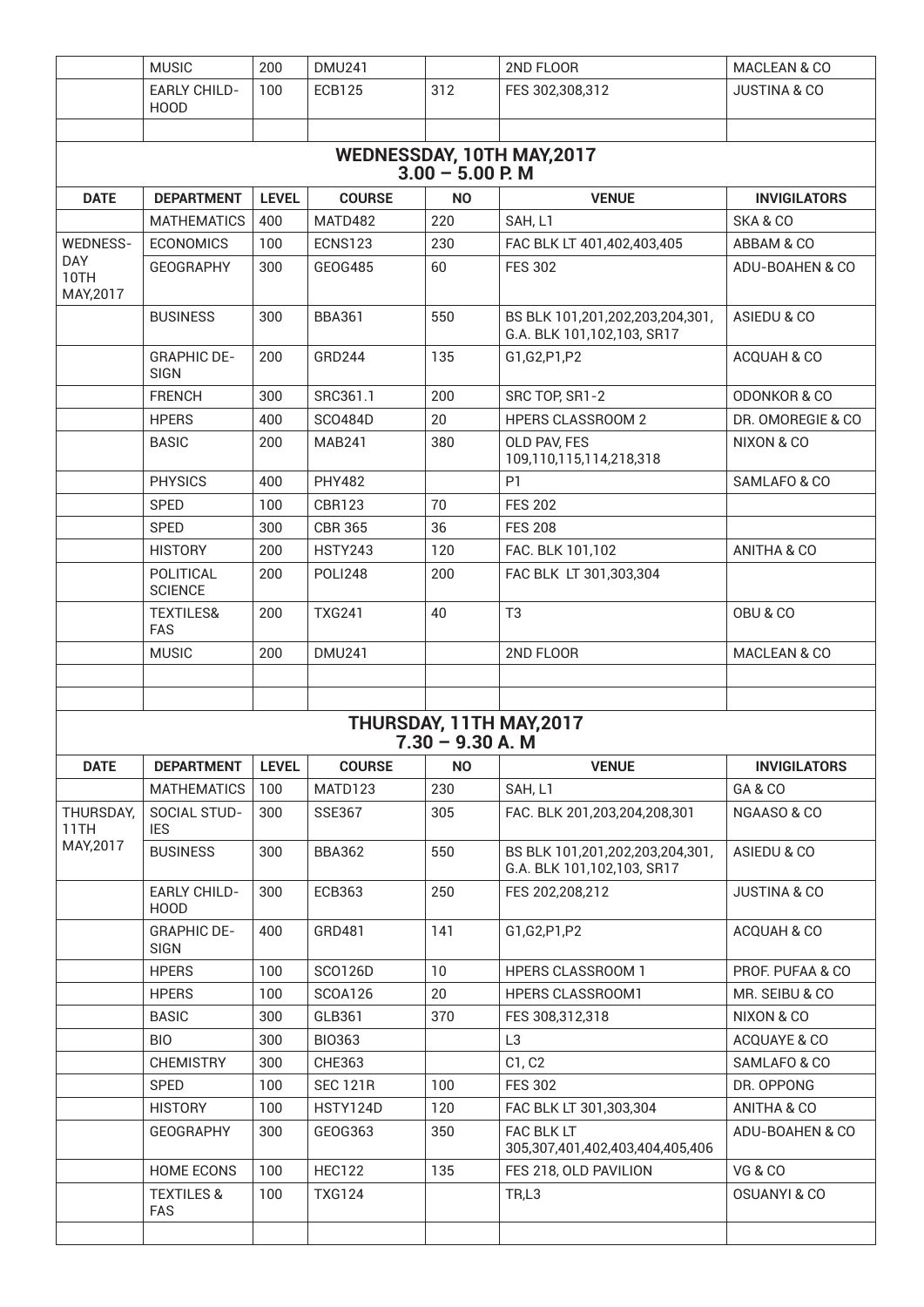| THURSDAY, 11TH MAY, 2017<br>$10.00 - 12.00$ P.M |                                     |              |                 |                     |                                                               |                            |  |  |
|-------------------------------------------------|-------------------------------------|--------------|-----------------|---------------------|---------------------------------------------------------------|----------------------------|--|--|
| <b>DATE</b>                                     | <b>DEPARTMENT</b>                   | <b>LEVEL</b> | <b>COURSE</b>   | <b>NO</b>           | <b>VENUE</b>                                                  | <b>INVIGILATORS</b>        |  |  |
|                                                 | <b>ECONOMICS</b>                    | 300          | <b>ECNS 363</b> | 230                 | FES BLK 208,212                                               | ABBAM & CO                 |  |  |
| THURSDAY,<br>11TH                               | <b>GEOGRAPHY</b>                    | 200          | GEOG242         | 620                 | FAC BLK LT101,102,103,106,301,<br>303,304,401,403,404,405,406 | ADU-BOAHEN & CO            |  |  |
| MAY, 2017                                       | <b>BUSINESS</b>                     | 200          | <b>BBA246</b>   | 560                 | BS BLK 101,201,202,203,204,301,<br>G.A. BLK 101,102,103, SR17 | ASIEDU & CO                |  |  |
|                                                 | <b>GRAPHIC DE-</b><br><b>SIGN</b>   | 100          | GRD123          | 132                 | G1,G2,P1,P2                                                   | ACQUAH & CO                |  |  |
|                                                 | <b>FRENCH</b>                       | 200          | <b>FRC243</b>   | 160                 | FES 103,109,110,114                                           | <b>ODONKOR &amp; CO</b>    |  |  |
|                                                 | <b>ENGLISH</b>                      | 300          | <b>ENG362D</b>  | 150                 | SAH, SR14                                                     |                            |  |  |
|                                                 | <b>HPERS</b>                        | 200          | <b>SCO247D</b>  | 20                  | <b>HPERS CLASSROOM 2</b>                                      | DR. OMOREGIE & CO.         |  |  |
|                                                 | <b>BASIC</b>                        | 200          | MUB241D         | 380                 | OLD PAV, FES, 122, 202, 218                                   | NIXON & CO                 |  |  |
|                                                 | <b>EARLY CHILD-</b><br><b>HOOD</b>  | 200          | <b>ECB243</b>   | 230                 | FES BLK 308,312,318                                           | <b>JUSTINA &amp; CO</b>    |  |  |
|                                                 | <b>INT SCI</b>                      | 300          | <b>ISC363</b>   |                     | L3,L4                                                         | ACQUAYE & CO               |  |  |
|                                                 | <b>HEALTH AD-</b><br><b>MIN</b>     | 400          | <b>HAE481</b>   | 23                  | <b>B1,B2</b>                                                  | <b>JACQUELINE &amp; CO</b> |  |  |
|                                                 | <b>PHYSICS</b>                      | 300          | <b>PHY364</b>   |                     | P1                                                            | SAMLAFO & CO               |  |  |
|                                                 | <b>SPED</b>                         | 300          | <b>SEMU 365</b> | 75                  | <b>FES 302</b>                                                | DR. HAYFORD & CO.          |  |  |
|                                                 | <b>SPED</b>                         | 400          | <b>SED 481</b>  | 21                  | <b>FES115</b>                                                 | DR. DOGBE & CO             |  |  |
|                                                 | <b>HOME ECONS</b>                   | 100          | <b>PHE121</b>   | 135                 | FAC BLK LT 201,203,204                                        | JAD & CO                   |  |  |
|                                                 | <b>TEXTILES &amp;</b><br><b>FAS</b> | 200          | <b>TXG243</b>   | 40/2                | <b>TR</b>                                                     | ABOAGYE & CO               |  |  |
|                                                 | THEATRE ARTS                        | 400          | <b>TDR474</b>   |                     | C2/C3                                                         | EA,HBR,PN,JE,EKA           |  |  |
|                                                 | <b>MUSIC</b>                        | 100          | <b>DMU124</b>   |                     | 2ND FLOOR                                                     | OHENE-OKANTAH<br>& CO      |  |  |
|                                                 |                                     |              |                 | $12.30 - 2.30$ P. M | THURSDAY, 11TH MAY, 2017                                      |                            |  |  |
| <b>DATE</b>                                     | <b>DEPARTMENT</b>                   | <b>LEVEL</b> | <b>COURSE</b>   | <b>NO</b>           | <b>VENUE</b>                                                  | <b>INVIGILATORS</b>        |  |  |
|                                                 | <b>MATHEMATICS</b>                  | 200          | PMTD241         | 200                 | SAH, L1                                                       | MJN&CO                     |  |  |
| THURSDAY,<br>11TH                               | SOCIAL STUD-<br><b>IES</b>          | 100          | <b>SSE127</b>   | 450                 | FAC BLK LT<br>201,203,204,208,301,303,401,403                 | NGAASO & CO                |  |  |
| MAY, 2017                                       | POLITICAL<br><b>SCIENCE</b>         | 200          | <b>POLI243</b>  | 900                 | FES 202,208,212,218,302,308                                   |                            |  |  |
|                                                 | <b>POLITICAL</b><br><b>SCIENCE</b>  | 300          | <b>POLI 363</b> | 30                  | FAC BLK LT 305                                                |                            |  |  |
|                                                 | POLITICAL<br><b>SCIENCE</b>         | 300          | <b>POLI364</b>  | 80                  | FAC BLK LT 304,307                                            |                            |  |  |
|                                                 | <b>BUSINESS</b>                     | 300          | EDP362Bu        | 550                 | BS BLK 101,201,202,203,204,301,<br>G.A. BLK 101,102,103, SR17 | ASIEDU & CO                |  |  |
|                                                 | <b>GRAPHIC DE-</b><br><b>SIGN</b>   | 200          | GRD244          | 135                 | G1,G2,P1,P2                                                   | ACQUAH & CO                |  |  |
|                                                 | <b>ENGLISH</b>                      | 100          | <b>ENG124D</b>  | 200                 | SRC TOP, BOADI PAVILION, SR1-6                                | AFFUL & CO                 |  |  |
|                                                 | <b>BASIC</b>                        | 400          | <b>MUB481D</b>  | 252                 | OLD PAV, FES 318, 114, 115                                    | NIXON & CO                 |  |  |
|                                                 | <b>EARLY CHILD-</b><br><b>HOOD</b>  | 200          | <b>ECB246</b>   | 230                 | FAC BLK LT 101,102,103,106                                    | <b>JUSTINA &amp; CO</b>    |  |  |
|                                                 | <b>INT SCI</b>                      | 200          | <b>ISC242</b>   |                     | L2,L3,L4                                                      | ACQUAYE & CO               |  |  |
|                                                 | SPED                                | 400          | <b>SEC 482</b>  | 100                 | <b>FES 312</b>                                                | DR. OFFEI & CO             |  |  |
|                                                 | <b>FRENCH</b>                       | 300          | <b>FRC362</b>   | 190                 | FAC BLK LT 404,405,406                                        | <b>ODONKOR &amp; CO</b>    |  |  |
|                                                 | <b>TEXTILES &amp;</b><br><b>FAS</b> | 100          | <b>TXG125</b>   | 40                  | <b>TR</b>                                                     | OBU & CO                   |  |  |
|                                                 | <b>MUSIC</b>                        | 100          | <b>DMU124</b>   |                     | 2ND FLOOR                                                     | ADOMINA & CO               |  |  |
|                                                 |                                     |              |                 |                     |                                                               |                            |  |  |
|                                                 |                                     |              |                 |                     |                                                               |                            |  |  |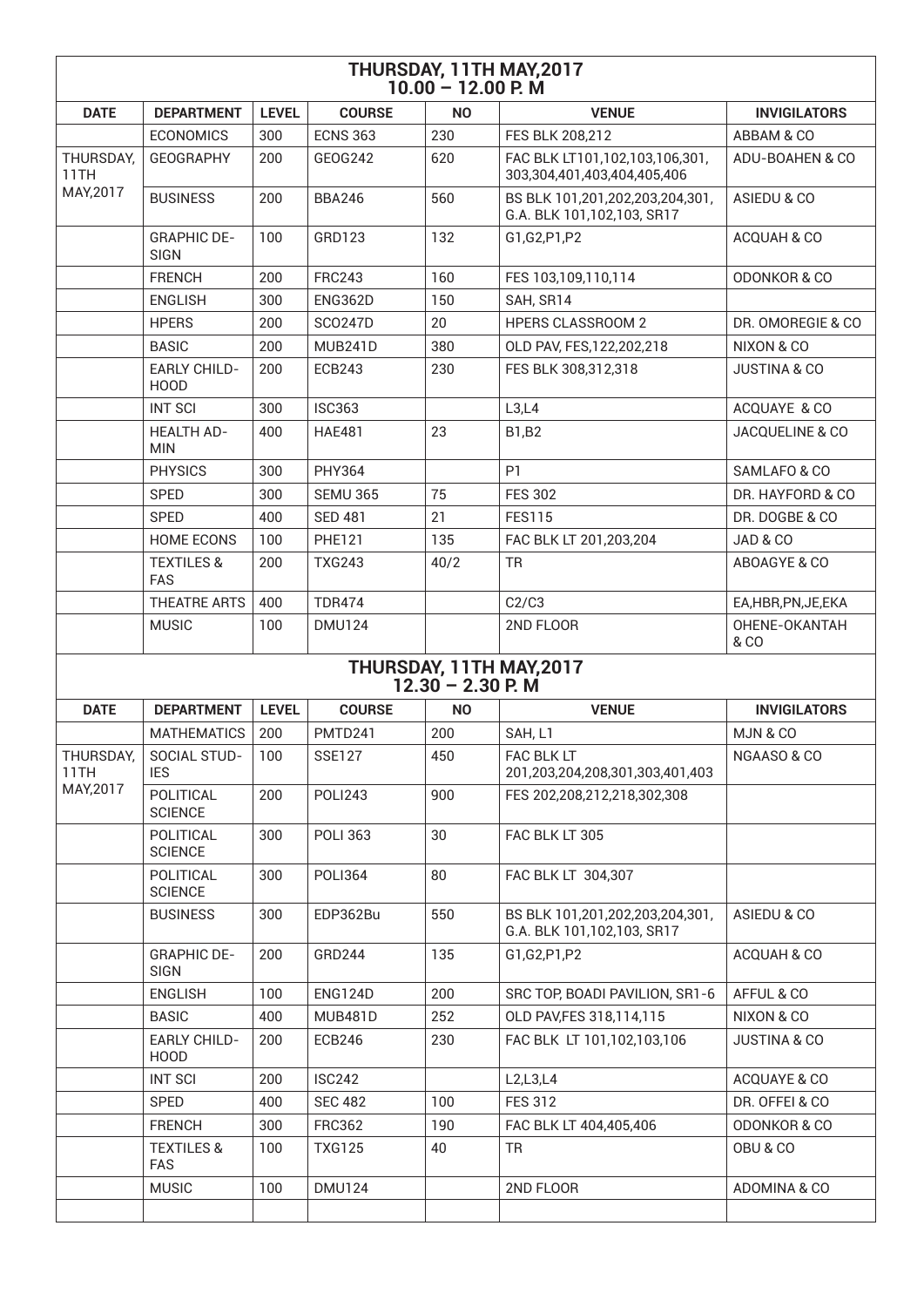| THURSDAY, 11TH MAY, 2017<br>$3.00 - 5.00$ P. M |                                         |              |                 |                                                          |                                                                      |                                    |  |
|------------------------------------------------|-----------------------------------------|--------------|-----------------|----------------------------------------------------------|----------------------------------------------------------------------|------------------------------------|--|
| <b>DATE</b>                                    | <b>DEPARTMENT</b>                       | <b>LEVEL</b> | <b>COURSE</b>   | <b>NO</b>                                                | <b>VENUE</b>                                                         | <b>INVIGILATORS</b>                |  |
|                                                | <b>MATHEMATICS</b>                      | 100          | PMTD121         | 230                                                      | L1, SRC TOP, BOADI PAVILION                                          | DKM & M                            |  |
| THURSDAY,<br>11TH<br>MAY, 2017                 | SOCIAL STUD-<br><b>IES</b>              | 400          | <b>SSE481</b>   | 260                                                      | FAC. BLK 301, 401,402,403                                            | NGAASO & CO                        |  |
|                                                | <b>GRAPHIC DE-</b><br><b>SIGN</b>       | 300          | GRD362          | 121                                                      | G1,G2,P1,P2                                                          | ACQUAH & CO                        |  |
|                                                | <b>FRENCH</b>                           | 200          | FRC242.1        | 220                                                      | <b>SAH</b>                                                           | <b>ODONKOR &amp; CO</b>            |  |
|                                                | <b>FRENCH</b>                           | 300          | <b>FRC363</b>   | 190                                                      | GA. 101,102,103                                                      | <b>ODONKOR &amp; CO</b>            |  |
|                                                | <b>HPERS</b>                            | 400          | <b>PED486</b>   | 120                                                      | FAC BLK LT 101,102,103                                               | MR. PUFAA(JNR) &<br>C <sub>O</sub> |  |
|                                                | <b>HPERS</b>                            | 400          | <b>SCO484D</b>  | 20                                                       | <b>HPERS CLASSROOM 2</b>                                             | MR. SEIBU & CO                     |  |
|                                                | <b>BASIC</b>                            | 300          | PEB361BA        | 370                                                      | OLD PAV, FES 218,114,115,312,318                                     | NIXON & CO                         |  |
|                                                | <b>EARLY CHILD-</b><br><b>HOOD</b>      | 100          | <b>ECB123</b>   | 312                                                      | FES 202,208,212                                                      | <b>JUSTINA &amp; CO</b>            |  |
|                                                | <b>INT SCI</b>                          | 100          | <b>ISC122</b>   |                                                          | L2,L3,L4                                                             | ACQUAYE & CO                       |  |
|                                                | <b>SPED</b>                             | 200          | <b>SECU 241</b> | 100                                                      | <b>FES 212</b>                                                       | MR. SESI & CO                      |  |
|                                                | SPED                                    | 200          | <b>SEV 242R</b> | 36                                                       | <b>FES 103</b>                                                       | MR. VINCENT & CO                   |  |
|                                                | <b>ECONOMICS</b>                        | 100          | <b>ECNS121</b>  | 430                                                      | FAC BLK LT 201,203,204,207<br>303,304,307                            | ABBAM & CO                         |  |
|                                                | ICT                                     | 100          | ICTE126         | 290                                                      | BS BLK 101,201,202,203,204                                           | WILSON & CO                        |  |
|                                                | <b>THEATRE ARTS</b>                     | 100          | <b>TDR123</b>   |                                                          | C2/C3                                                                | EA,LO,SMY,FB                       |  |
|                                                | <b>TEXTILES &amp;</b><br><b>FASHION</b> | 100          | <b>TXG241</b>   |                                                          | <b>TR</b>                                                            | ABOAGYE & CO                       |  |
|                                                | <b>MUSIC</b>                            | 100          | <b>DMU124</b>   |                                                          | 2ND FLOOR                                                            | ADOMINA & CO                       |  |
| <b>DATE</b>                                    | <b>DEPARTMENT</b>                       | <b>LEVEL</b> | <b>COURSE</b>   | FRIDAY 12TH MAY, 2017<br>$7.30 - 9.30 A. M$<br><b>NO</b> | <b>VENUE</b>                                                         | <b>INVIGILATORS</b>                |  |
| <b>FRIDAY</b>                                  | <b>THEATRE ARTS</b>                     | 200          | <b>TDR242</b>   |                                                          | C2/C3                                                                | EA,LO,FB,SMY,EKA                   |  |
| 12TH<br>MAY, 2017                              | <b>FRENCH</b>                           | 300          | <b>FRC364</b>   | 170                                                      | FAC BLK LT 101,102,103                                               | JOPPA & CO                         |  |
|                                                | <b>FRENCH</b>                           | 300          | GER361          | 20                                                       | FAC BLK LT 106                                                       | STOPPA & CO                        |  |
|                                                | <b>FRENCH</b>                           | 100          | GER121          | 40                                                       | FAC BLK LT 201                                                       | STOPPA & CO                        |  |
|                                                | <b>ENGLISH</b>                          | 300          | ENG365D         | 200                                                      | <b>SAH</b>                                                           | <b>HARRIET &amp; CO</b>            |  |
|                                                | <b>SPED</b>                             | 300          | SEV362R         | 36                                                       | <b>FES 103</b>                                                       | DR. AWINI & CO                     |  |
|                                                | SPED                                    | 300          | SEV243R         | 36                                                       | <b>FES 109</b>                                                       | DR. AWINI & CO                     |  |
|                                                | <b>ART</b>                              | 200          | ARG241          | 180                                                      | P1, P2, P3, G1                                                       |                                    |  |
|                                                | <b>TEXTILES</b>                         | 200          | <b>TXG245</b>   | 40                                                       | <b>TR</b>                                                            |                                    |  |
| FRIDAY 12TH MAY, 2017<br>$10.00 - 12.00$ P. M  |                                         |              |                 |                                                          |                                                                      |                                    |  |
| <b>DATE</b>                                    | <b>DEPARTMENT</b>                       | <b>LEVEL</b> | <b>COURSE</b>   | <b>NO</b>                                                | <b>VENUE</b>                                                         | <b>INVIGILATORS</b>                |  |
| <b>FRIDAY</b><br>12TH                          | <b>THEATRE ARTS</b>                     | 300          | <b>TDR363</b>   |                                                          | C2/C3                                                                | EA, SMY, FB, HBR, PN, E-<br>КA     |  |
| MAY, 2017                                      | POLITICAL<br><b>SCIENCE</b>             | 300          | <b>POLI361</b>  | 850                                                      | FAC BLK LT 101,102,103,106,201,<br>203,204,,207,208,301,303,304,305, |                                    |  |
|                                                |                                         |              |                 |                                                          | 304,305,307                                                          |                                    |  |
|                                                | SPED                                    | 200          | SECU242         | 100                                                      | FES 103,109,110                                                      | DR. AWINI & CO                     |  |
|                                                | <b>SPED</b>                             | 200          | SEVU36          | 36                                                       | <b>FES 115</b>                                                       | DR. AWINI & CO                     |  |
|                                                | <b>ENGLISH</b>                          | 300          | <b>ENG364C</b>  | 200                                                      | SAH                                                                  |                                    |  |
|                                                | SOCIAL STUD-<br><b>IES</b>              | 100          | <b>SSE125</b>   | 900                                                      | <b>FES</b><br>202,208,212,218,302,308,312,318                        | NGAASO & CO                        |  |
|                                                | <b>ENGLISH</b>                          | 100          | <b>ENG123D</b>  | 150                                                      | BS BLK 101,202,203,204                                               |                                    |  |
|                                                | <b>ART</b>                              | 100          | ATX/ARP/ARG     | 9085/75                                                  | P1, P2, P3                                                           |                                    |  |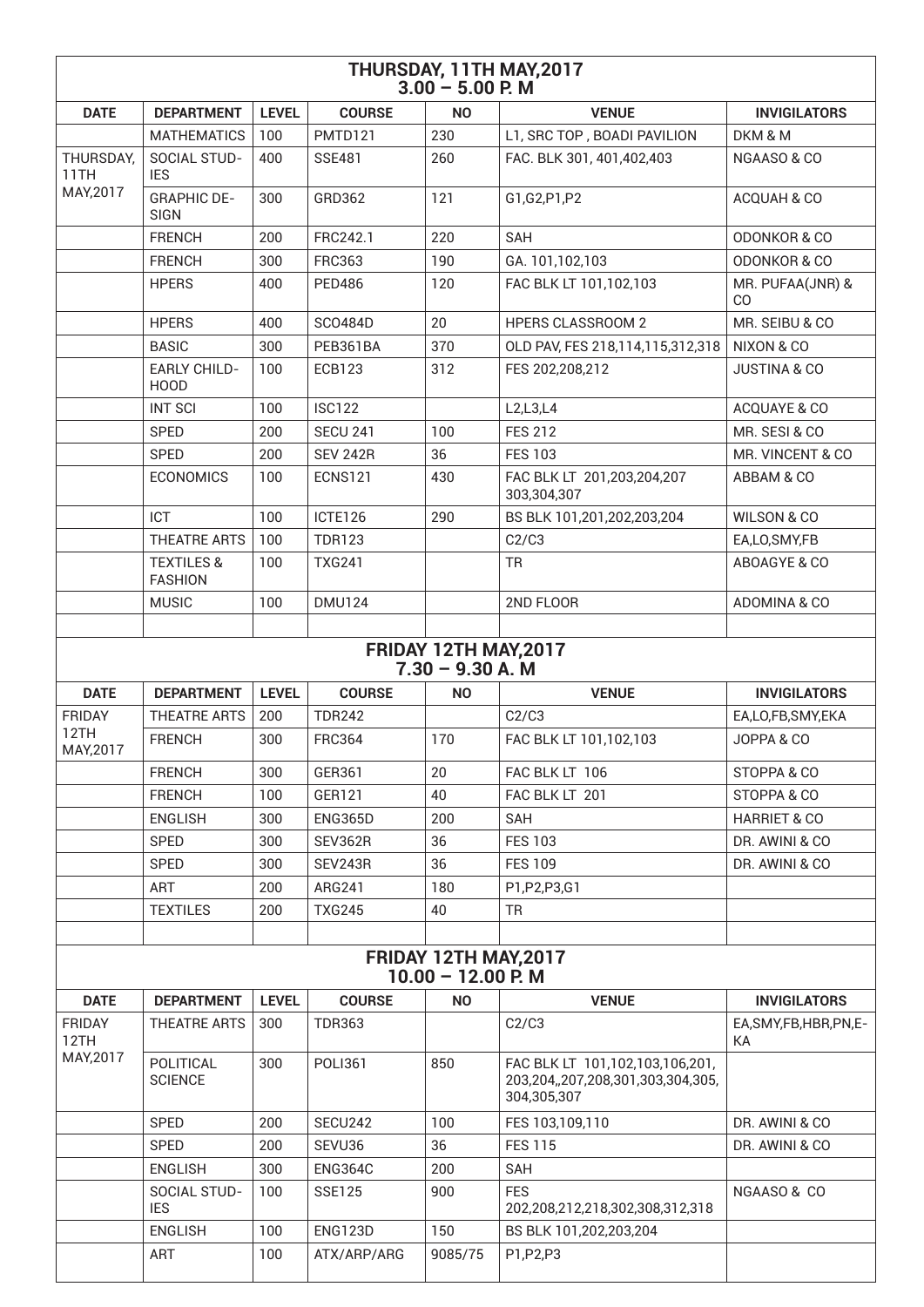| <b>FRIDAY, 12TH MAY, 2017</b><br>$12.30 - 2.30$ P. M  |                            |              |                          |                                                     |                                                               |                         |  |
|-------------------------------------------------------|----------------------------|--------------|--------------------------|-----------------------------------------------------|---------------------------------------------------------------|-------------------------|--|
| <b>DATE</b>                                           | <b>DEPARTMENT</b>          | <b>LEVEL</b> | <b>COURSE</b>            | <b>NO</b>                                           | <b>VENUE</b>                                                  | <b>INVIGILATORS</b>     |  |
| 12TH MAY,<br>2017                                     | <b>SPED</b>                | 200          | SEM243R                  | 75                                                  | <b>FES 312</b>                                                | DR. MENSAH & CO         |  |
|                                                       | ICT                        | 200          | ICTE243                  | 220                                                 | SAH, SRC TOP                                                  | <b>WILSON &amp; CO</b>  |  |
|                                                       | <b>MUSIC</b>               | 300          | <b>MUE362</b>            |                                                     | 2ND FLOOR                                                     | ADZEI & CO              |  |
|                                                       |                            |              |                          |                                                     |                                                               |                         |  |
|                                                       |                            |              |                          |                                                     |                                                               |                         |  |
|                                                       |                            |              |                          |                                                     |                                                               |                         |  |
|                                                       |                            |              |                          |                                                     |                                                               |                         |  |
|                                                       |                            |              |                          | <b>FRIDAY, 12TH MAY, 2017</b><br>$3.00 - 5.00$ P. M |                                                               |                         |  |
| <b>DATE</b>                                           | <b>DEPARTMENT</b>          | <b>LEVEL</b> | <b>COURSE</b>            | <b>NO</b>                                           | <b>VENUE</b>                                                  | <b>INVIGILATORS</b>     |  |
| FRIDAY,                                               | <b>HPERS</b>               | 100          | <b>PED125</b>            | 160                                                 | FAC BLK LT 101,102,103                                        | DR. OMOREGIE & CO.      |  |
| 12TH MAY,<br>2017                                     | <b>HPERS</b>               | 100          | SC0121D                  | 10                                                  | <b>HPERS CLASSROOM 1</b>                                      | PROF. PUFAA & CO        |  |
|                                                       | <b>HPERS</b>               | 100          | <b>SCOA121</b>           | 20                                                  | <b>HPERS CLASSROOM 2</b>                                      | PROF. PUFAA & CO        |  |
|                                                       | <b>GEOGRAPHY</b>           | 300          | GEOG361                  | 768                                                 | FES 202,208,212,218,302,308                                   | ADU-BOAHEN & CO         |  |
|                                                       | ICT                        | 300          | ICTE364                  | 180                                                 | <b>SAH</b>                                                    | <b>WILSON &amp; CO</b>  |  |
|                                                       | <b>MUSIC</b>               | 100          | <b>MUE121</b>            |                                                     | 2ND FLOOR                                                     | ANNAN & CO              |  |
|                                                       |                            |              |                          |                                                     |                                                               |                         |  |
|                                                       |                            |              |                          |                                                     |                                                               |                         |  |
|                                                       |                            |              |                          | $7.30 - 9.30 A. M$                                  | <b>MONDAY, 15TH MAY, 2017</b>                                 |                         |  |
| <b>DATE</b>                                           | <b>DEPARTMENT</b>          | <b>LEVEL</b> | <b>COURSE</b>            | <b>NO</b>                                           | <b>VENUE</b>                                                  | <b>INVIGILATORS</b>     |  |
| MONDAY,<br>15TH MAY,                                  | <b>BUSINESS</b>            | 100          | <b>BBA 121N</b>          | 640                                                 | BS BLK 101,201,202,203,204,301,<br>G.A. BLK 101,102,103, SR17 | ASIEDU & CO             |  |
| 2017                                                  | <b>MATHEMATICS</b>         | 200          | MATD241                  | 240                                                 | SAH, L1                                                       | <b>JIN &amp; CO</b>     |  |
|                                                       | <b>SPED</b>                | 100          | CBR121/<br><b>BRS121</b> | 145                                                 | FES 103,109,110,114                                           | ACHIE & CO              |  |
|                                                       | SPED                       | 300          | <b>SHE 364R</b>          | 100                                                 | FES 115,122                                                   | DR. OPPONG & CO         |  |
|                                                       | <b>APPLIED LING</b>        | 200          | <b>LNGm 241</b>          |                                                     | <b>SRC TOP</b>                                                | <b>BISILKI &amp; CO</b> |  |
|                                                       | SOCIAL STUD-<br><b>IES</b> | 100          | <b>SSE126</b>            | 900                                                 | <b>FES</b><br>202,208,212,218,302,308,312,318                 | NGASSO & CO             |  |
|                                                       |                            |              |                          |                                                     |                                                               |                         |  |
|                                                       |                            |              |                          |                                                     |                                                               |                         |  |
| <b>MONDAY, 15TH MAY, 2017</b><br>$10.00 - 12.00$ P. M |                            |              |                          |                                                     |                                                               |                         |  |
| <b>DATE</b>                                           | <b>DEPARTMENT</b>          | <b>LEVEL</b> | <b>COURSE</b>            | <b>NO</b>                                           | <b>VENUE</b>                                                  | <b>INVIGILATORS</b>     |  |
| MONDAY,                                               | SPED                       | 100          | SEM121R                  | 100                                                 | FES 103,109,110                                               | MAD. EMENEFA & CO       |  |
| 15TH MAY,<br>2017                                     | SPED                       | 300          | <b>SHE361</b>            | 106                                                 | FES 114,115,122                                               | MR. GYIMAH & CO         |  |
|                                                       | <b>ENGLISH</b>             | 200          | ENG241D                  | 250                                                 | SAH, SRC TOP                                                  |                         |  |
|                                                       | ART EDU                    | 100          | ARF121                   | 250                                                 | FAC BLK 101,102,103,106                                       | OKAE & CO               |  |
|                                                       | <b>BUSINESS EDU</b>        | 100          | BBA121N                  | 640                                                 | BS BLK 101,201,202,203,204,                                   |                         |  |
|                                                       | <b>HISTORY</b>             | 400          | <b>HIST481</b>           | 180                                                 | FAC BLK LT 306                                                | ANITHA & CO             |  |
|                                                       | <b>MUSIC</b>               | 400          | <b>MUE481</b>            |                                                     | 2ND FLOOR                                                     | DR. EBELI & CO          |  |
|                                                       |                            |              |                          |                                                     |                                                               |                         |  |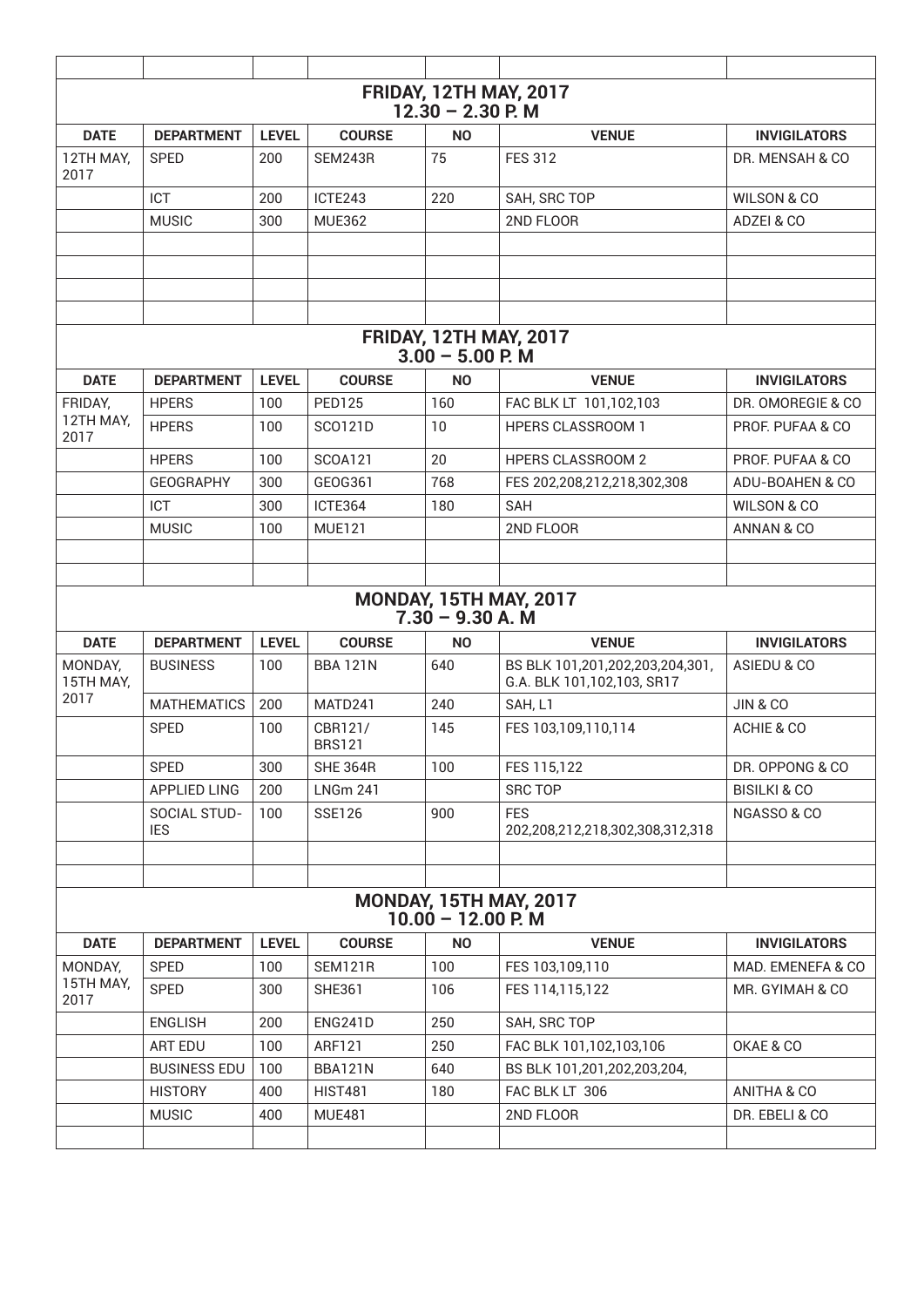| <b>MONDAY, 15TH MAY, 2017</b><br>$12.30 - 2.30$ P. M |                                                 |              |                 |                    |                                                                            |                         |  |  |
|------------------------------------------------------|-------------------------------------------------|--------------|-----------------|--------------------|----------------------------------------------------------------------------|-------------------------|--|--|
| <b>DATE</b>                                          | <b>DEPARTMENT</b>                               | <b>LEVEL</b> | <b>COURSE</b>   | <b>NO</b>          | <b>VENUE</b>                                                               | <b>INVIGILATORS</b>     |  |  |
| MONDAY,                                              | <b>BUSINESS</b>                                 | 300          | <b>HRM361</b>   | 220                | BS BLK 101,201,202,203,204,301,                                            | ASIEDU & CO             |  |  |
| 15TH MAY,<br>2017                                    | <b>BUSINESS</b>                                 | 300          | <b>ACN361</b>   | 330                | G.A. BLK 101,102,103, SR17                                                 | ASIEDU & CO             |  |  |
|                                                      | <b>SPED</b>                                     | 200          | <b>BRS241</b>   | 75                 | <b>FES 109</b>                                                             | DR. HAYFORD & CO        |  |  |
|                                                      | <b>SPED</b>                                     | 300          | <b>CBR363</b>   | 36                 | <b>FES103</b>                                                              | MS KOFIE & CO           |  |  |
|                                                      | POLITICAL<br><b>SCIENCE</b>                     | 100          | <b>POLI123</b>  | 1200               | <b>FES</b><br>202,208,212,218,302,308,312,318                              |                         |  |  |
|                                                      |                                                 |              |                 |                    |                                                                            |                         |  |  |
|                                                      |                                                 |              |                 |                    |                                                                            |                         |  |  |
|                                                      |                                                 |              |                 | $3.00 - 5.00$ P. M |                                                                            |                         |  |  |
| <b>DATE</b>                                          | <b>DEPARTMENT</b>                               | <b>LEVEL</b> | <b>COURSE</b>   | <b>NO</b>          | <b>VENUE</b>                                                               | <b>INVIGILATORS</b>     |  |  |
| MONDAY,                                              | <b>SPED</b>                                     | 400          | <b>SED481</b>   | 76                 | FES 103,109                                                                | DR. OPPONG & CO         |  |  |
| 15TH MAY,<br>2017                                    | <b>SPED</b>                                     | 400          | <b>SEV483</b>   | 36                 | <b>FES 114</b>                                                             | DR. DOGBE & CO          |  |  |
|                                                      | <b>ENGLISH</b>                                  | 300          | <b>ENG 365D</b> | 200                | <b>SAH</b>                                                                 | <b>HARRIET &amp; CO</b> |  |  |
|                                                      | <b>ART EDU</b>                                  | 300          | ARD361          | 320                | <b>FAC BLK</b><br>101,102,103,106,201,203,204                              | <b>MENSAH &amp; CO</b>  |  |  |
|                                                      | <b>MUSIC</b>                                    |              | <b>MUE123</b>   |                    | 2ND FLOOR                                                                  | ADOMINA & CO            |  |  |
|                                                      |                                                 |              |                 |                    |                                                                            |                         |  |  |
|                                                      |                                                 |              |                 |                    |                                                                            |                         |  |  |
|                                                      |                                                 |              |                 | $7.30 - 9.30 A. M$ | TUESDAY, 16TH MAY, 2017                                                    |                         |  |  |
| <b>DATE</b>                                          | <b>DEPARTMENT</b>                               | <b>LEVEL</b> | <b>COURSE</b>   | <b>NO</b>          | <b>VENUE</b>                                                               | <b>INVIGILATORS</b>     |  |  |
| TUESDAY,<br>16TH MAY,<br>2017                        | <b>GEOGRAPHY</b>                                | 100          | GEOG124         | 850                | FAC BLK LT 101,102,103,106,201<br>,203,204,207,207,301,303,304,30<br>5,307 | ADU-BOAHEN              |  |  |
|                                                      | <b>SPED</b>                                     | 400          | <b>SED481</b>   | 50                 | <b>FES 103</b>                                                             | <b>COORDINATOR</b>      |  |  |
|                                                      | <b>SPED</b>                                     | 400          | <b>SEM483</b>   | 36                 | <b>FES 109</b>                                                             | DR. HAYFORD & CO        |  |  |
|                                                      | <b>ENGLISH</b>                                  | 200          | <b>ENG242</b>   | 230                | SAH, SRC TOP                                                               |                         |  |  |
|                                                      | <b>HPERS</b>                                    | 200          | <b>PED242</b>   | 140                | FES 110,114,115,122                                                        | DR. SARPONG & CO        |  |  |
|                                                      |                                                 | 200          |                 |                    |                                                                            |                         |  |  |
|                                                      | <b>MUSIC</b><br><b>GRAPHIC DE-</b>              | 300          | <b>MUE242</b>   | 141                | 2ND FLOOR                                                                  | OHENE-OKANTAH           |  |  |
|                                                      | <b>SIGN</b>                                     |              |                 |                    | G1,G2,P1,P2                                                                |                         |  |  |
|                                                      |                                                 |              |                 |                    |                                                                            |                         |  |  |
|                                                      | TUESDAY, 16TH MAY, 2017<br>$10.00 - 12.00$ P. M |              |                 |                    |                                                                            |                         |  |  |
| <b>DATE</b>                                          | <b>DEPARTMENT</b>                               | <b>LEVEL</b> | <b>COURSE</b>   | <b>NO</b>          | <b>VENUE</b>                                                               | <b>INVIGILATORS</b>     |  |  |
| TUESDAY,                                             | <b>SPED</b>                                     | 200          | <b>SEV247</b>   | 36                 | <b>FES 103</b>                                                             | DR. DOGBE & CO          |  |  |
| 16TH MAY,<br>2017                                    | ICT                                             | 300          | ICTE362         | 180                | SAH                                                                        | WILSON & CO             |  |  |
|                                                      | <b>ECONOMICS</b>                                | 300          | ECNS365         | 65                 | FAC BLK LT 301                                                             | ABBAM & CO              |  |  |
|                                                      | <b>MUSIC</b>                                    |              | MUE242A         |                    | 2ND FLOOR                                                                  | KONU & CO               |  |  |
|                                                      | <b>ECONOMICS</b>                                | 300          | ECNS366         | 55                 | FAC BLK LT 303                                                             | ABBAM & CO              |  |  |
|                                                      | <b>HISTORY</b>                                  | 100          | HSTY124w        |                    | FAC BLK LT 201,203,204                                                     |                         |  |  |
|                                                      | <b>BUSINESS</b>                                 | 100          | BBA126N         | 640                | BS 101,201,202,203,204,GA BLK<br>101,102,103                               |                         |  |  |
|                                                      | POLITICAL<br><b>SCIENCE</b>                     | 100          | <b>POLI121</b>  | 1200               | <b>FES</b><br>202,208,212,218,302,308,312,318                              |                         |  |  |
|                                                      |                                                 |              |                 |                    |                                                                            |                         |  |  |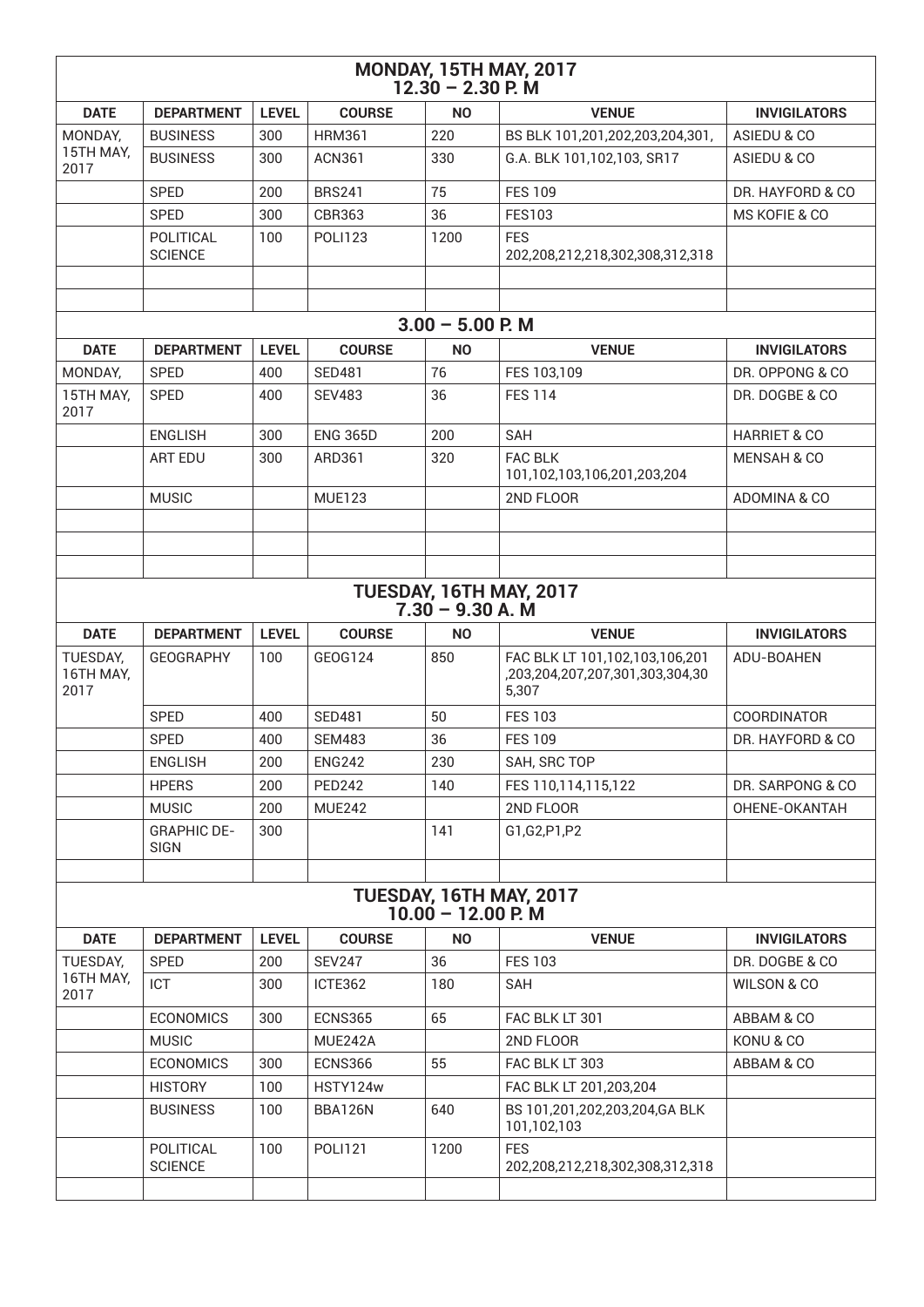| TUESDAY, 16TH MAY, 2017<br>$12.30 - 2.30$ P. M     |                                   |              |                   |                    |                                                               |                        |  |  |
|----------------------------------------------------|-----------------------------------|--------------|-------------------|--------------------|---------------------------------------------------------------|------------------------|--|--|
| <b>DATE</b>                                        | <b>DEPARTMENT</b>                 | <b>LEVEL</b> | <b>COURSE</b>     | <b>NO</b>          | <b>VENUE</b>                                                  | <b>INVIGILATORS</b>    |  |  |
| TUESDAY,                                           | <b>SPED</b>                       | 100          | <b>SEV121R</b>    | 21                 | FAC BLK LT 104                                                | DR. AWINI & CO         |  |  |
| 16TH MAY,<br>2017                                  | <b>SPED</b>                       | 200          | <b>SEV241R</b>    | 75                 | FAC BLK LT 102,103                                            | MRS FLO & CO           |  |  |
|                                                    | <b>ENGLISH</b>                    | 300          | <b>ENG365D</b>    | 230                | $LH1-4$                                                       |                        |  |  |
|                                                    | <b>ENGLISH</b>                    | 200          | ENG242EN          | 250                | SAH, SRC TOP                                                  |                        |  |  |
|                                                    | <b>ART EDU</b>                    | 200          | <b>PAR241D</b>    | 250                | FAC BLK LT 201,203,204,207,208                                | KPODO & CO             |  |  |
|                                                    | ICT                               | 400          | ICTE481C          | 130                | LH, 1, 2, 3                                                   | <b>WILSON &amp; CO</b> |  |  |
|                                                    | <b>MUSIC</b>                      |              | <b>BMU122D</b>    |                    | 2ND FLOOR                                                     | DR. AMPOMAH & CO       |  |  |
|                                                    |                                   |              |                   |                    |                                                               |                        |  |  |
|                                                    |                                   |              |                   | $3.00 - 5.00$ P. M | TUESDAY, 16TH MAY, 2017                                       |                        |  |  |
| <b>DATE</b>                                        | <b>DEPARTMENT</b>                 | <b>LEVEL</b> | <b>COURSE</b>     | <b>NO</b>          | <b>VENUE</b>                                                  | <b>INVIGILATORS</b>    |  |  |
| TUESDAY,                                           | <b>MATHEMATICS</b>                | 300          | MATD362           | 200                | SAH, SRC TOP                                                  | CKA & CO               |  |  |
| 16TH MAY,<br>2017                                  | <b>SPED</b>                       | 100          | SEV122R           | 36                 | <b>FES 103</b>                                                | DR. DOGBE & CO         |  |  |
|                                                    | <b>SPED</b>                       | 200          | <b>BRS244</b>     | 75                 | <b>FES 202</b>                                                | MR. ACHIE & CO         |  |  |
|                                                    | <b>BASIC</b>                      | 300          | EDC361BA          | 370                | FES 208,212,218,0LD PAVILION                                  | NIXON & CO             |  |  |
|                                                    | ICT                               | 400          | ICTE481B          | 80                 | LH, 1, 2                                                      | <b>WILSON &amp; CO</b> |  |  |
|                                                    | <b>SOCIAL STUD-</b><br><b>IES</b> | 200          | <b>SSE241</b>     | 350                | FAC BLK 101,102,103,106                                       |                        |  |  |
|                                                    |                                   |              |                   |                    |                                                               |                        |  |  |
| WEDNESSDAY, 17TH MAY, 2017<br>$7.30 - 9.30 A. M$   |                                   |              |                   |                    |                                                               |                        |  |  |
| <b>DATE</b>                                        | <b>DEPARTMENT</b>                 | <b>LEVEL</b> | <b>COURSE</b>     | <b>NO</b>          | <b>VENUE</b>                                                  | <b>INVIGILATORS</b>    |  |  |
| <b>WEDNESS-</b>                                    | <b>SPED</b>                       | 400          | <b>SEM481</b>     | 36                 | <b>FES 103</b>                                                | DR. YEKPLE & CO        |  |  |
| DAY,<br>17TH MAY,<br>2017                          | <b>SPED</b>                       | 100          | CBR123,BRS<br>124 | 145                | FES 109,110,114,155                                           | DR. OPPONG &CO         |  |  |
|                                                    | SOCIAL STUD-<br><b>IES</b>        | 300          | <b>SSE363</b>     | 410                | FES 302,308,312                                               | NGAASO & CO            |  |  |
|                                                    | <b>ICT</b>                        | 400          | ICTE482B          | 110                | <b>SAH</b>                                                    | <b>WILSON &amp; CO</b> |  |  |
|                                                    | ICT                               | 400          | ICTE482C          | 17                 | <b>SAH</b>                                                    | WILSON & CO            |  |  |
|                                                    | POLITICAL<br><b>SCIENCE</b>       | 400          | <b>POLI 481</b>   | 150                | FES BLK 202                                                   |                        |  |  |
|                                                    | <b>MUSIC</b>                      | 200          | <b>BMU 245</b>    |                    |                                                               | COFFIE & CO            |  |  |
|                                                    | POLITICAL<br><b>SCIENCE</b>       | 400          | <b>POLI 482</b>   | 150                | FES BLK 218                                                   |                        |  |  |
| WEDNESSDAY, 17TH MAY, 2017<br>$10.00 - 12.00$ P. M |                                   |              |                   |                    |                                                               |                        |  |  |
| <b>DATE</b>                                        | <b>DEPARTMENT</b>                 | <b>LEVEL</b> | <b>COURSE</b>     | <b>NO</b>          | <b>VENUE</b>                                                  | <b>INVIGILATORS</b>    |  |  |
| WEDNESS-<br>DAY,                                   | <b>BUSINESS</b>                   | 100          | <b>BBA 125N</b>   | 640                | BS BLK 101,201,202,203,204,301,<br>G.A. BLK 101,102,103, SR17 | ASIEDU & CO            |  |  |
| 17TH MAY,<br>2017                                  | ICT                               | 300          | ICTE365           | 200                | SAH, SRC TOP                                                  | WILSON & CO            |  |  |
|                                                    | <b>ECONOMICS</b>                  | 300          | <b>ECNS361</b>    | 450                | FES 202,208,212,302,308,318                                   | ABBAM & CO             |  |  |
|                                                    | <b>BASIC</b>                      | 200          | <b>ESB241D</b>    | 380                | OLD PAV, FAC BLK LT<br>101,102,103,106,FES218                 | NIXON & CO             |  |  |
|                                                    | ART EDU                           | 200          | <b>PAR243D</b>    | 250                | FAC BLK LT 201,203,204,207,208                                | AKROFI & CO            |  |  |
|                                                    | <b>MUSIC</b>                      | 200          | <b>BMU242</b>     |                    | 2ND FLOOR                                                     | ADZEI & CO             |  |  |
|                                                    |                                   |              |                   |                    |                                                               |                        |  |  |
|                                                    |                                   |              |                   |                    |                                                               |                        |  |  |